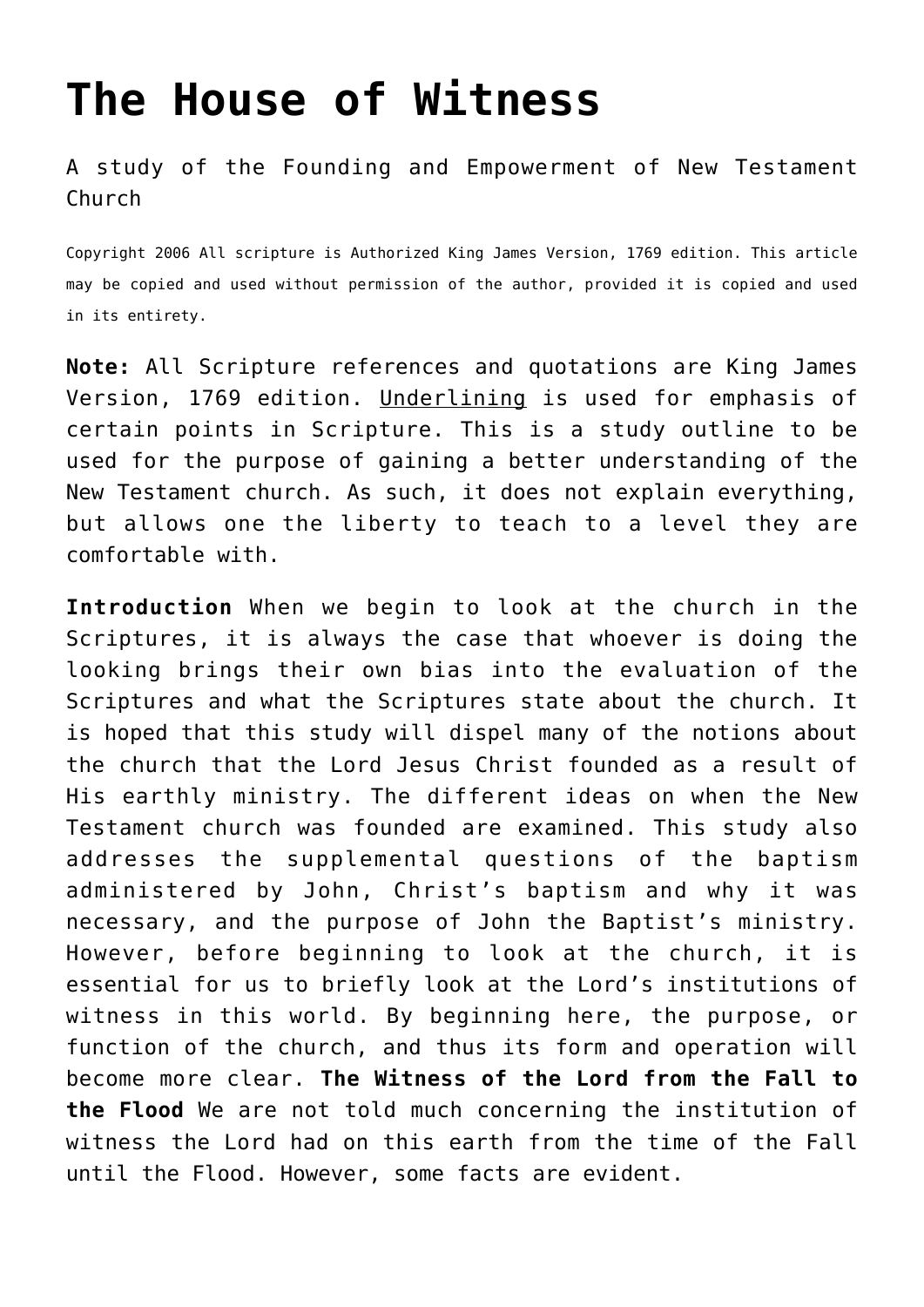And Adam knew Eve his wife; and she conceived, and bare Cain, and said, I have gotten a man from the LORD. And she again bare his brother Abel. And Abel was a keeper of sheep, but Cain was a tiller of the ground. And in process of time it came to pass, that Cain brought of the fruit of the ground an offering unto the LORD. And Abel, he also brought of the firstlings of his flock and of the fat thereof. And the LORD had respect unto Abel and to his offering: *(Genesis 4:1-4)*

By faith Abel offered unto God a more excellent sacrifice than Cain, by which he obtained witness that he was righteous, God testifying of his gifts: and by it he being dead yet speaketh. *(Hebrews 11:4)*

By the above passage we know that faith was just as operative then as it is now. We also know that the Lord required certain offerings

But unto Cain and to his offering he had not respect. And Cain was very wroth, and his countenance fell. And the LORD said unto Cain, Why art thou wroth? and why is thy countenance fallen? If thou doest well, shalt thou not be accepted? and if thou doest not well, sin lieth at the door. And unto thee *shall be* his desire, and thou shalt rule over him. *(Genesis 4:5-7)*

**The Witness of the Lord from the Flood to Israel** We are told more about the institution of witness the Lord had on this earth from the time of the Flood until the institution of Israel as the Lord's covenanted institution. This is commonly known as the time of the patriarchs.

And Melchizedek king of Salem brought forth bread and wine: and he *was* the priest of the most high God. And he blessed him, and said, Blessed *be* Abram of the most high God, possessor of heaven and earth: And blessed be the most high God, which hath delivered thine enemies into thy hand. And he gave him tithes of all. *(Genesis 14:18-20)*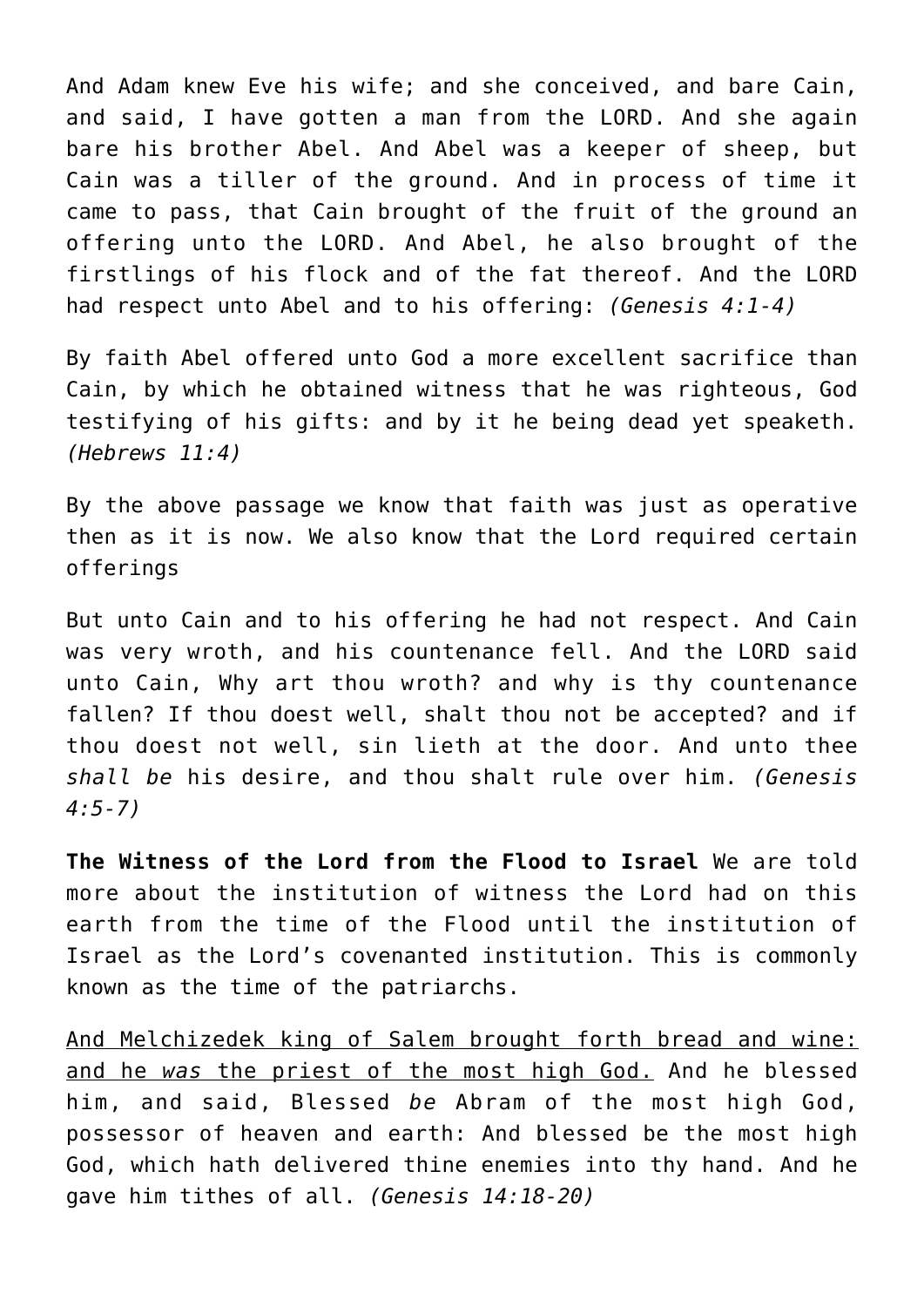And Abraham journeyed from thence toward the south country, and dwelled between Kadesh and Shur, and sojourned in Gerar. And Abraham said of Sarah his wife, She *is* my sister: and Abimelech king of Gerar sent, and took Sarah. But God came to Abimelech in a dream by night, and said to him, Behold, thou *art but* a dead man, for the woman which thou hast taken; for she *is* a man's wife. But Abimelech had not come near her: and he said, Lord, wilt thou slay also a righteous nation? Said he not unto me, She *is* my sister? and she, even she herself said, He *is* my brother: in the integrity of my heart and innocency of my hands have I done this. And God said unto him in a dream, Yea, I know that thou didst this in the integrity of thy heart; for I also withheld thee from sinning against me: therefore suffered I thee not to touch her. Now therefore restore the man *his* wife; for he *is* a prophet, and he shall pray for thee, and thou shalt live: and if thou restore *her* not, know thou that thou shalt surely die, thou, and all that *are* thine. Therefore Abimelech rose early in the morning, and called all his servants, and told all these things in their ears: and the men were sore afraid. Then Abimelech called Abraham, and said unto him, What hast thou done unto us? and what have I offended thee, that thou hast brought on me and on my kingdom a great sin? thou hast done deeds unto me that ought not to be done. And Abimelech said unto Abraham, What sawest thou, that thou hast done this thing? And Abraham said, Because I thought, Surely the fear of God *is* not in this place; and they will slay me for my wife's sake. And yet indeed *she is* my sister; she *is* the daughter of my father, but not the daughter of my mother; and she became my wife. And it came to pass, when God caused me to wander from my father's house, that I said unto her, This *is* thy kindness which thou shalt shew unto me; at every place whither we shall come, say of me, He *is* my brother. And Abimelech took sheep, and oxen, and menservants, and womenservants, and gave *them* unto Abraham, and restored him Sarah his wife. And Abimelech said, Behold, my land *is* before thee: dwell where it pleaseth thee. And unto Sarah he said, Behold, I have given thy brother a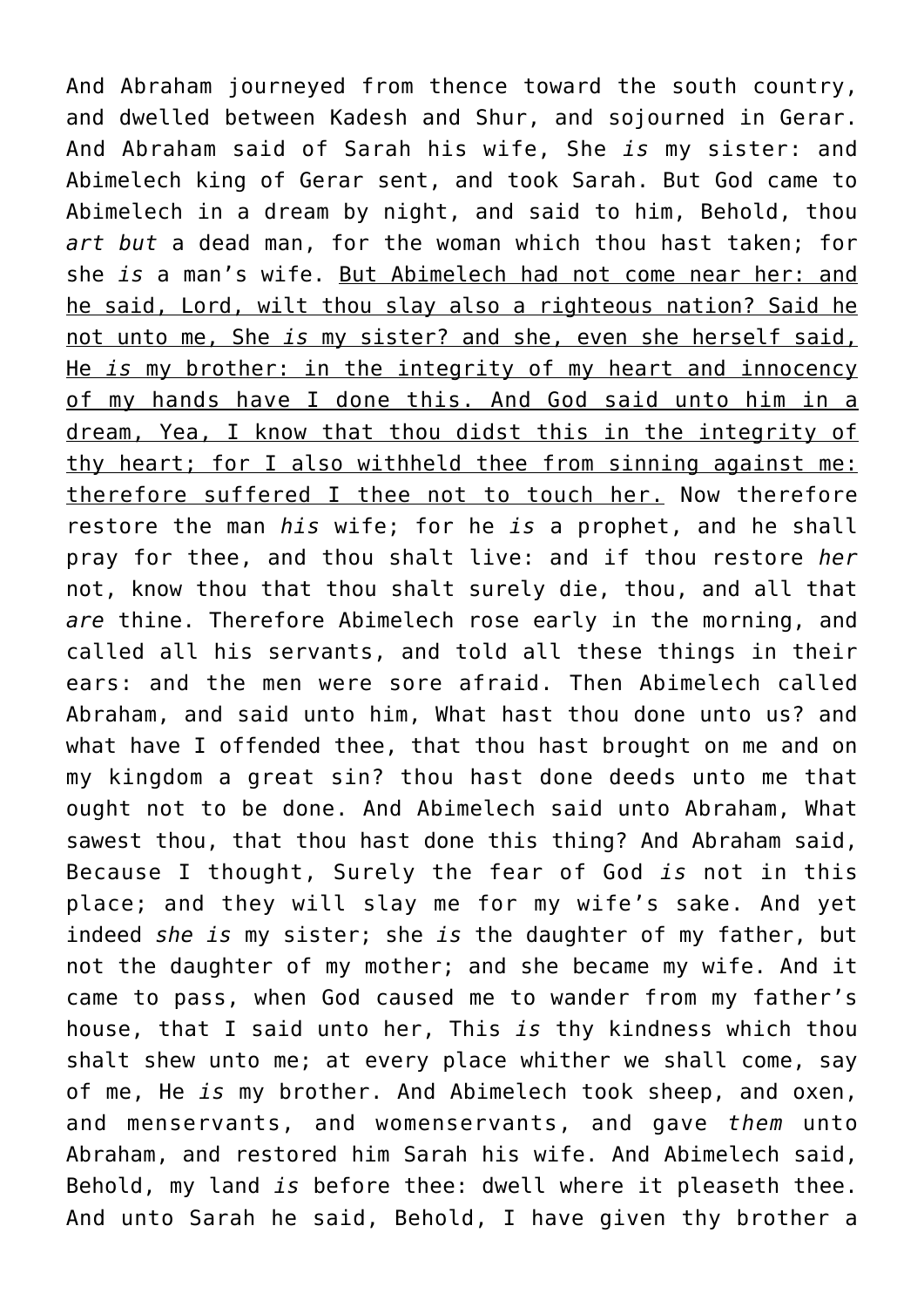thousand *pieces* of silver: behold, he *is* to thee a covering of the eyes, unto all that *are* with thee, and with all *other*: thus she was reproved. So Abraham prayed unto God: and God healed Abimelech, and his wife, and his maidservants; and they bare *children*. For the LORD had fast closed up all the wombs of the house of Abimelech, because of Sarah Abraham's wife. *(Genesis 20)*

**Israel as the House of Witness** Great detail is given about Israel and what the requirements were for maintaining the covenant they had with the Lord.

— It is the failure of Israel in the covenant they had with the Lord that ushers in the church as the Lord's new institution of witness.

**The events in the establishment of the Old Covenant with Israel**

The revealing of the mind of God in the giving of the conditions of the covenant. Exodus, Chapters 20 through 23

# **The primary commandment for remaining in covenant with the LORD God**

In the third month, when the children of Israel were gone forth out of the land of Egypt, the same day came they *into* the wilderness of Sinai. For they were departed from Rephidim, and were come *to* the desert of Sinai, and had pitched in the wilderness; and there Israel camped before the mount. And Moses went up unto God, and the LORD called unto him out of the mountain, saying, Thus shalt thou say to the house of Jacob, and tell the children of Israel; Ye have seen what I did unto the Egyptians, and *how* I bare you on eagles' wings, and brought you unto myself. Now therefore, if ye will obey my voice indeed, and keep my covenant, then ye shall be a peculiar treasure unto me above all people: for all the earth *is* mine: And ye shall be unto me a kingdom of priests, and an holy nation. These *are* the words which thou shalt speak unto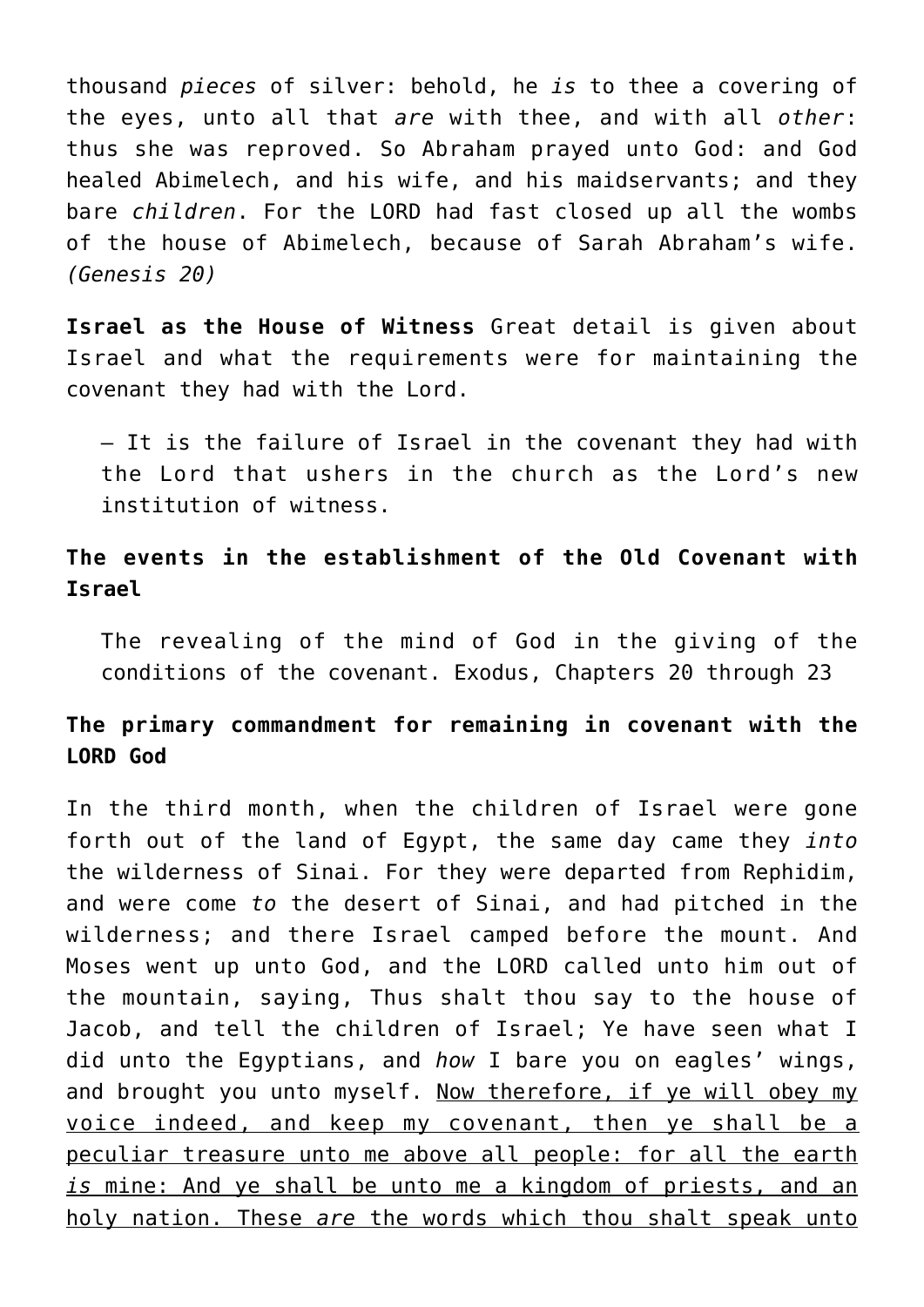the children of Israel. And Moses came and called for the elders of the people, and laid before their faces all these words which the LORD commanded him. And all the people answered together, and said, All that the LORD hath spoken we will do. And Moses returned the words of the people unto the LORD. *(Exodus 19:1-8)*

For I spake not unto your fathers, nor commanded them in the day that I brought them out of the land of Egypt, concerning burnt offerings or sacrifices: But this thing commanded I them, saying, Obey my voice, and I will be your God, and ye shall be my people: and walk ye in all the ways that I have commanded you, that it may be well unto you. *(Jeremiah 7:22-23)*

#### **Israel was the house of witness**

And the LORD said unto Aaron, Thou and thy sons and thy father's house with thee shall bear the iniquity of the sanctuary: and thou and thy sons with thee shall bear the iniquity of your priesthood. And thy brethren also of the tribe of Levi, the tribe of thy father, bring thou with thee, that they may be joined unto thee, and minister unto thee: but thou and thy sons with thee *shall minister* before the tabernacle of witness. *(Numbers 18:1-2)*

And the king called for Jehoiada the chief, and said unto him, Why hast thou not required of the Levites to bring in out of Judah and out of Jerusalem the collection, *according to the commandment* of Moses the servant of the LORD, and of the congregation of Israel, for the tabernacle of witness? For the sons of Athaliah, that wicked woman, had broken up the house of God; and also all the dedicated things of the house of the LORD did they bestow upon Baalim. *(II Chronicles 24:6-7)*

**The events of Exodus 24** *The sprinkling of the blood. verses 3 through 8*

And Moses came and told the people all the words of the LORD,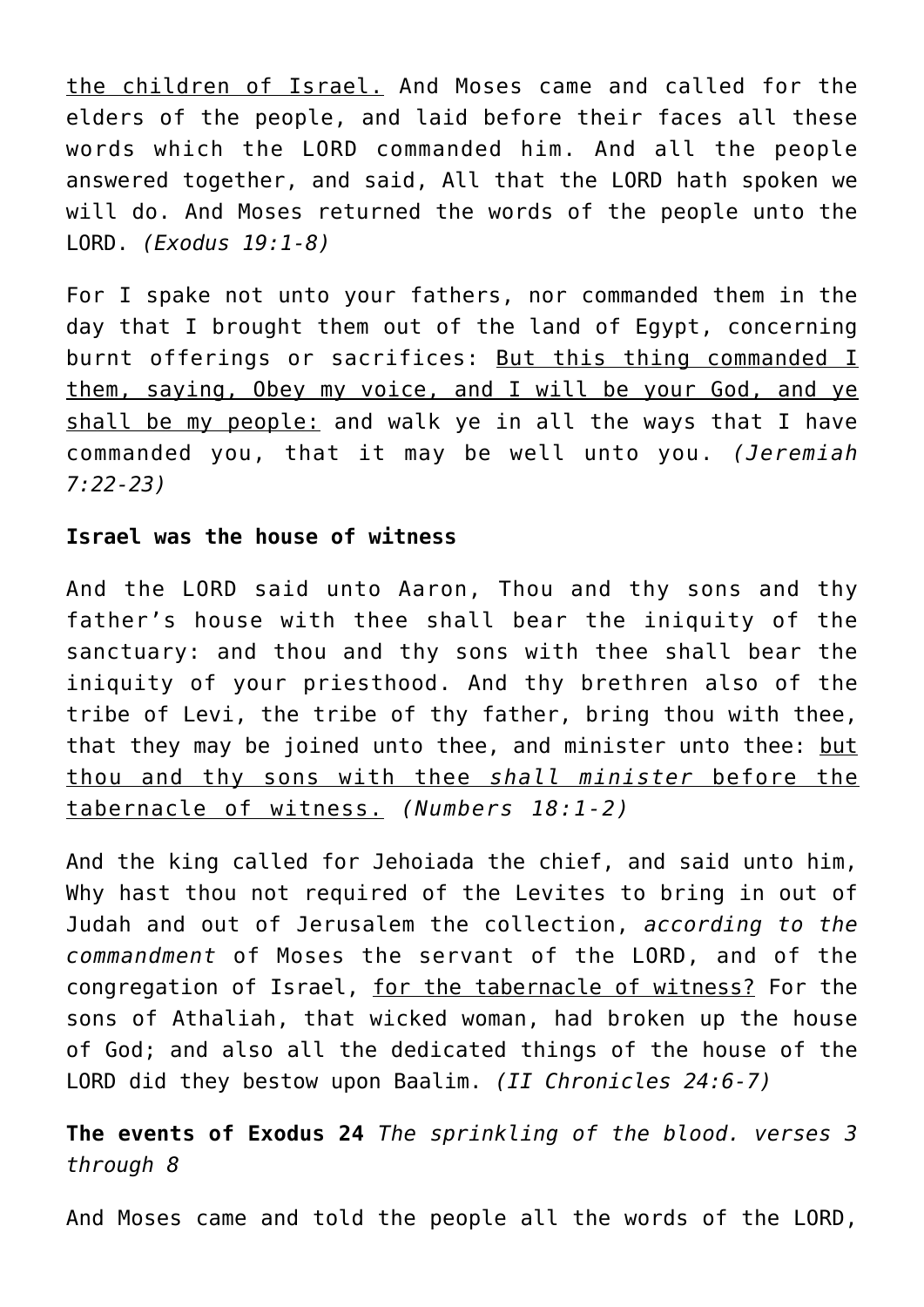and all the judgments: and all the people answered with one voice, and said, All the words which the LORD hath said will we do. And Moses wrote all the words of the LORD, and rose up early in the morning, and builded an altar under the hill, and twelve pillars, according to the twelve tribes of Israel. And he sent young men of the children of Israel, which offered burnt offerings, and sacrificed peace offerings of oxen unto the LORD. And Moses took half of the blood, and put *it* in basons; and half of the blood he sprinkled on the altar. And he took the book of the covenant, and read in the audience of the people: and they said, All that the LORD hath said will we do, and be obedient. And Moses took the blood, and sprinkled *it* on the people, and said, Behold the blood of the covenant, which the LORD hath made with you concerning all these words. *(Exodus 24:3-8)*

*The ceremonial meal. v. 9-11*

Then went up Moses, and Aaron, Nadab, and Abihu, and seventy of the elders of Israel: And they saw the God of Israel: and *there was* under his feet as it were a paved work of a sapphire stone, and as it were the body of heaven in *his* clearness. And upon the nobles of the children of Israel he laid not his hand: also they saw God, and did eat and drink. *(Exodus 24:9-11)*

At this point the covenant between the LORD God and the Children of Israel is sealed as a permanent covenant barring failure of one of the parties to the covenant. Since there is no question concerning the LORD God and His ability to fulfill the covenant, the burden lies upon the children of Israel. Thus, the children of Israel must serve the Lord or consequences will ensue. *Ref. Deuteronomy Chapters 5 through 30.* It must be noted that this covenant falls within an already existing covenant between the LORD God and Abraham. This covenant is not the same as the Abrahamic covenant, but is an extension of that covenant. The fulfillment of the Abrahamic covenant is not yet accomplished, even though the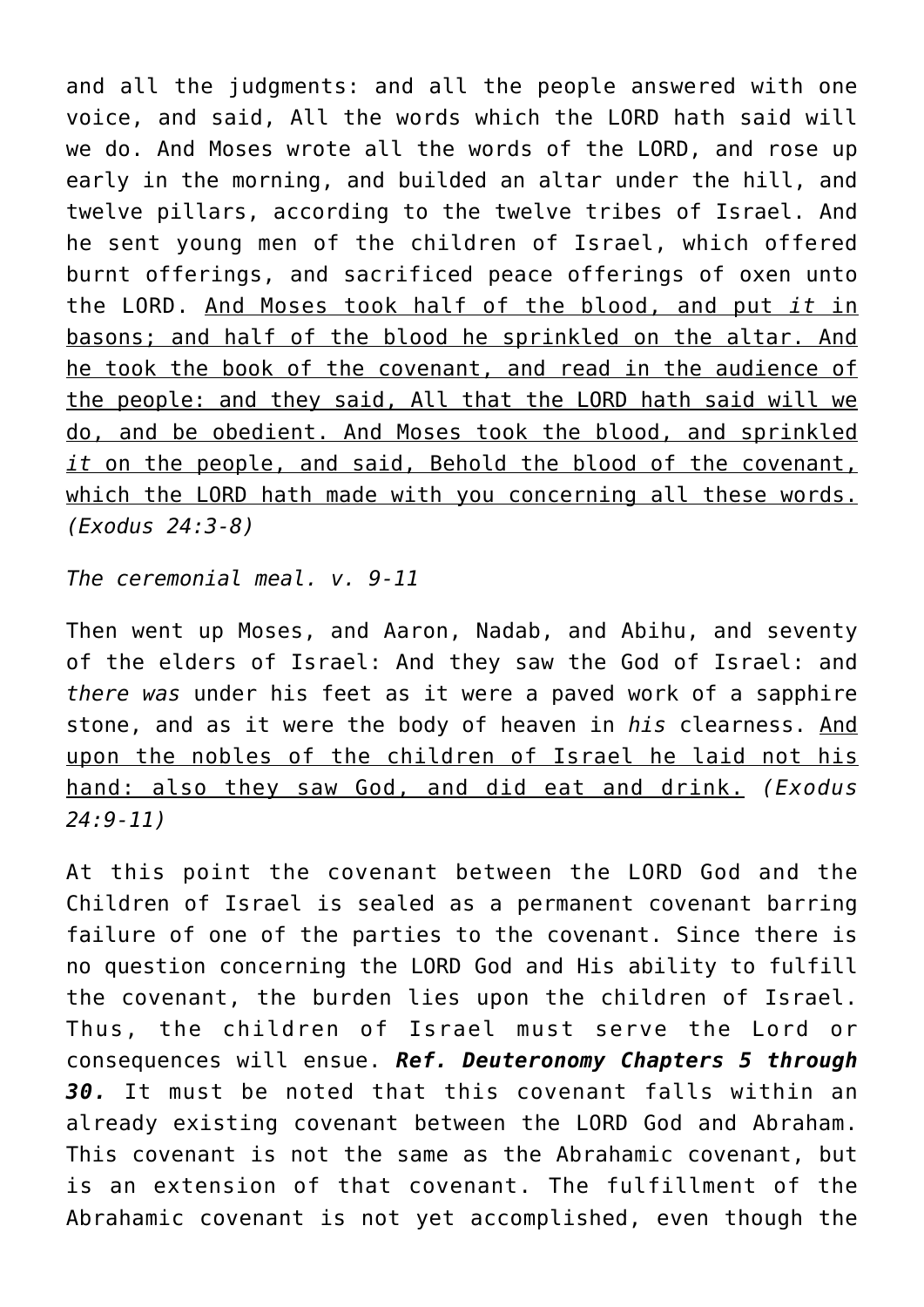old covenant with the children of Israel has been dissolved. *Ref. Genesis 17:1-21, Jeremiah 30:31-37, Hebrews 8:7-13.* **The Church as the House of Witness** *The beginning of the church* Since nothing in the New Testament is without precedent, and that precedent being displayed in the Old Testament, it is reasonable to see if a pattern exists in the Old Testament for the founding of the church. After all, to some degree Israel and the church as described in the New Testament do perform the same functions. Both were given responsibility as houses of witness. Both were given responsibility for the Scriptures. Both were given certain ordinances that must be performed. Both were given offices that must be fulfilled, with strict requirements for the holders of those offices. And, most important both entered into covenant with the LORD God. However, there are also some differences: All Israelites were automatically involved in the covenant with God by birth they had no choice in the matter. Members of any particular church are members because they choose to be members — no one can force anyone to be a member of a church. Moreover, one does not automatically become a member of a church just because their parents are members. In Israel one did not have to be saved, or born again to be involved in all the rituals and ordinances that they had to perform. In the church, one cannot even join unless one is born again in Christ. In Israel there were a multitude of ordinances to be kept. In the church there are only two. Israel was given a particular task that the church has never been called upon to do — slay a particular group of enemies of God. In the following two questions, only one of the views of the church is correct scripturally. The Scripture is express about the form and substance of the New Testament church. **What is a church?**

- An assembly of religious persons
- A building used for religious purposes
- A covenanted assembly of baptized believers in a particular locale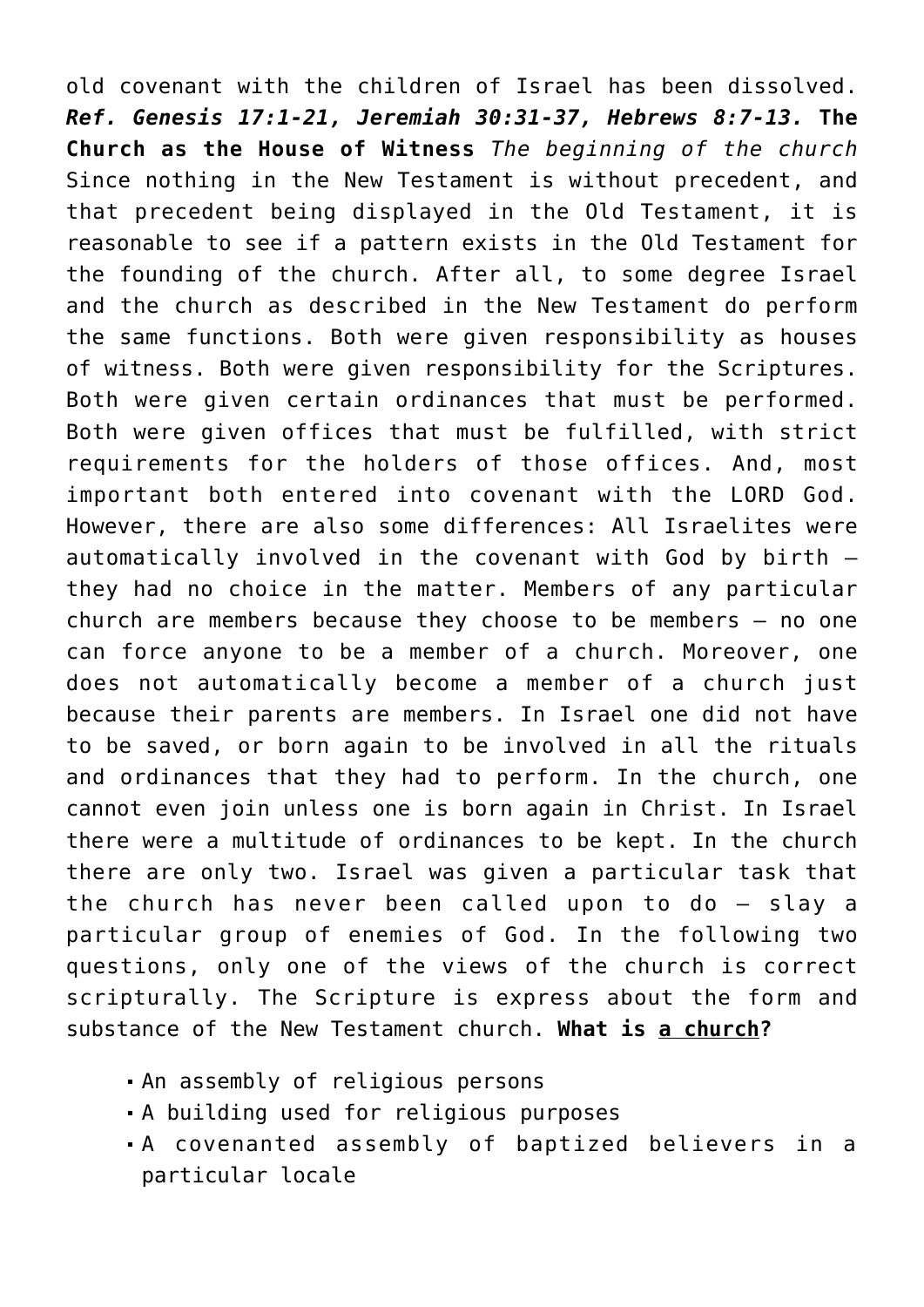## **What is the church?**

- The Catholic Church
- All New Testament believers in every place
- All New Testament believers that are members of local churches
- All believers throughout history
- A covenanted assembly of baptized believers in a particular locale

# *Acts 20:28: The church is purchased with Christ's own blood.*

Take heed therefore unto yourselves, and to all the flock, over the which the Holy Ghost hath made you overseers, to feed the church of God, which he hath purchased with his own blood. *(Acts 20:28)*

## *Hebrews 3:1-6: We are Christ's house.*

Wherefore, holy brethren, partakers of the heavenly calling, consider the Apostle and High Priest of our profession, Christ Jesus; Who was faithful to him that appointed him, as also Moses *was faithful* in all his house. For this *man* was counted worthy of more glory than Moses, inasmuch as he who hath builded the house hath more honour than the house. For every house is builded by some *man*; but he that built all things *is* God. And Moses verily *was* faithful in all his house, as a servant, for a testimony of those things which were to be spoken after; But Christ as a son over his own house; whose house are we, if we hold fast the confidence and the rejoicing of the hope firm unto the end. (Hebrews 3:1-6)

**The Pattern of the Old Testament Repeated in the New Testament** As there were events that occurred in the establishment of the covenant with Israel, even so there are events in the establishment of the covenant the Lord has with the church. Though the sequence of events may vary somewhat, the type of events does not vary at all. Due to the fact that this new covenant takes the place of an existing covenant, there must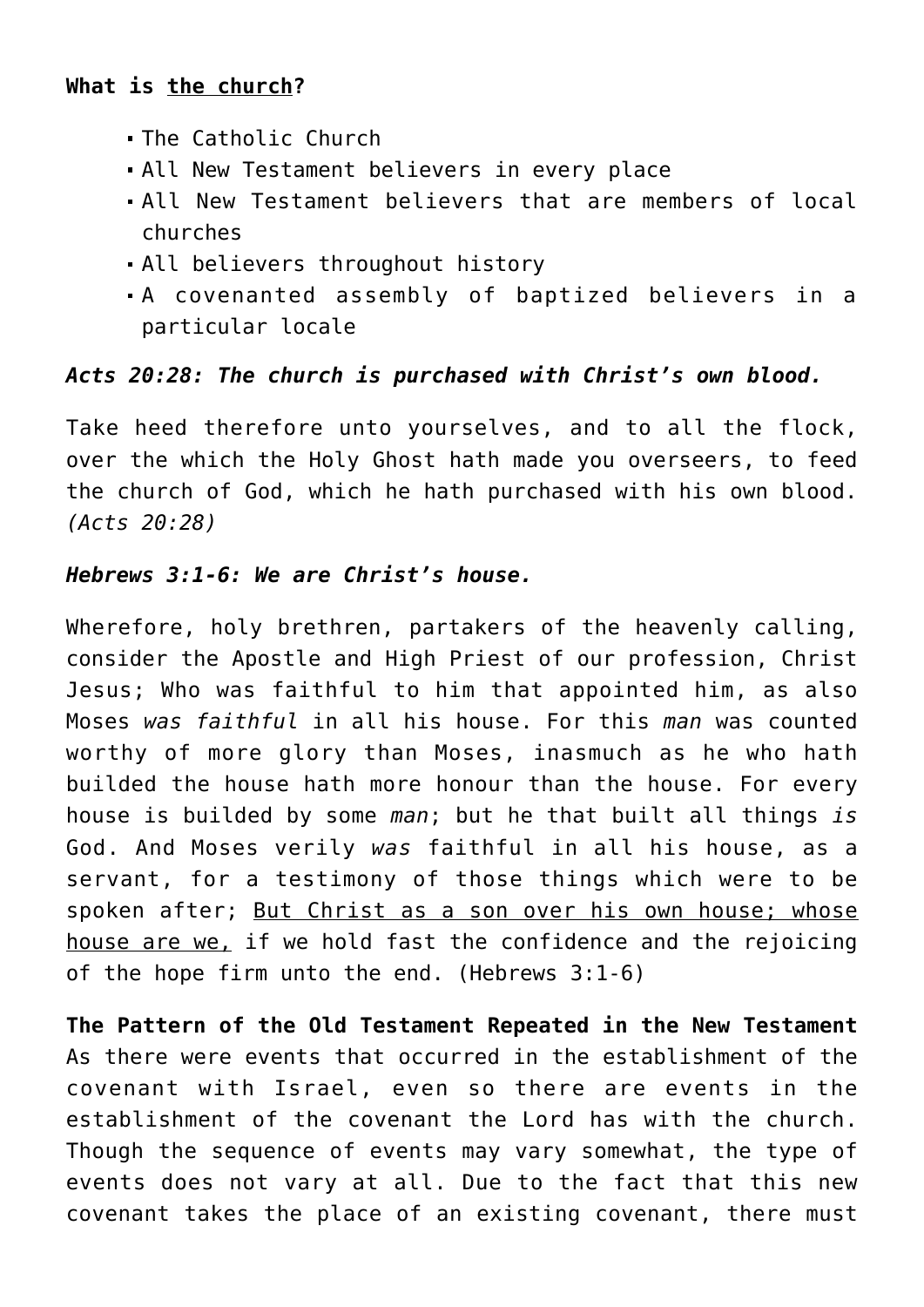be some variance in the sequence of events. Also, it must be remembered that the new covenant is established by the sacrificial Lamb Himself. Thus, one particular event must take place after all others. *The revealing of the mind of God* In the reading of the Gospels, one should come away with a good understanding of who the Lord God is, and what He is about. In short, we should come to know the mind of God concerning many things. This is essential if one is going to be in covenant (or have one mind with) someone else. This is particularly true when it comes to being in covenant with the Lord Jesus Christ for the spread of the gospel and maintenance of the Scriptures.

And when they were come in, they went up into an upper room, where abode both Peter, and James, and John, and Andrew, Philip, and Thomas, Bartholomew, and Matthew, James *the son* of Alphaeus, and Simon Zelotes, and Judas *the brother* of James. These all continued with one accord in prayer and supplication, with the women, and Mary the mother of Jesus, and with his brethren. And in those days Peter stood up in the midst of the disciples, and said, (the number of names together were about an hundred and twenty,) Men *and* brethren, this scripture must needs have been fulfilled, which the Holy Ghost by the mouth of David spake before concerning Judas, which was guide to them that took Jesus. For he was numbered with us, and had obtained part of this ministry. *(Acts 1:13-17)*

Wherefore of these men which have companied with us all the time that the Lord Jesus went in and out among us, Beginning from the baptism of John, unto that same day that he was taken up from us, must one be ordained to be a witness with us of his resurrection. And they appointed two, Joseph called Barsabas, who was surnamed Justus, and Matthias. *(Acts 1:21-23)*

What the above passage demonstrates is the fact that one was not counted worthy to be considered an apostle unless they had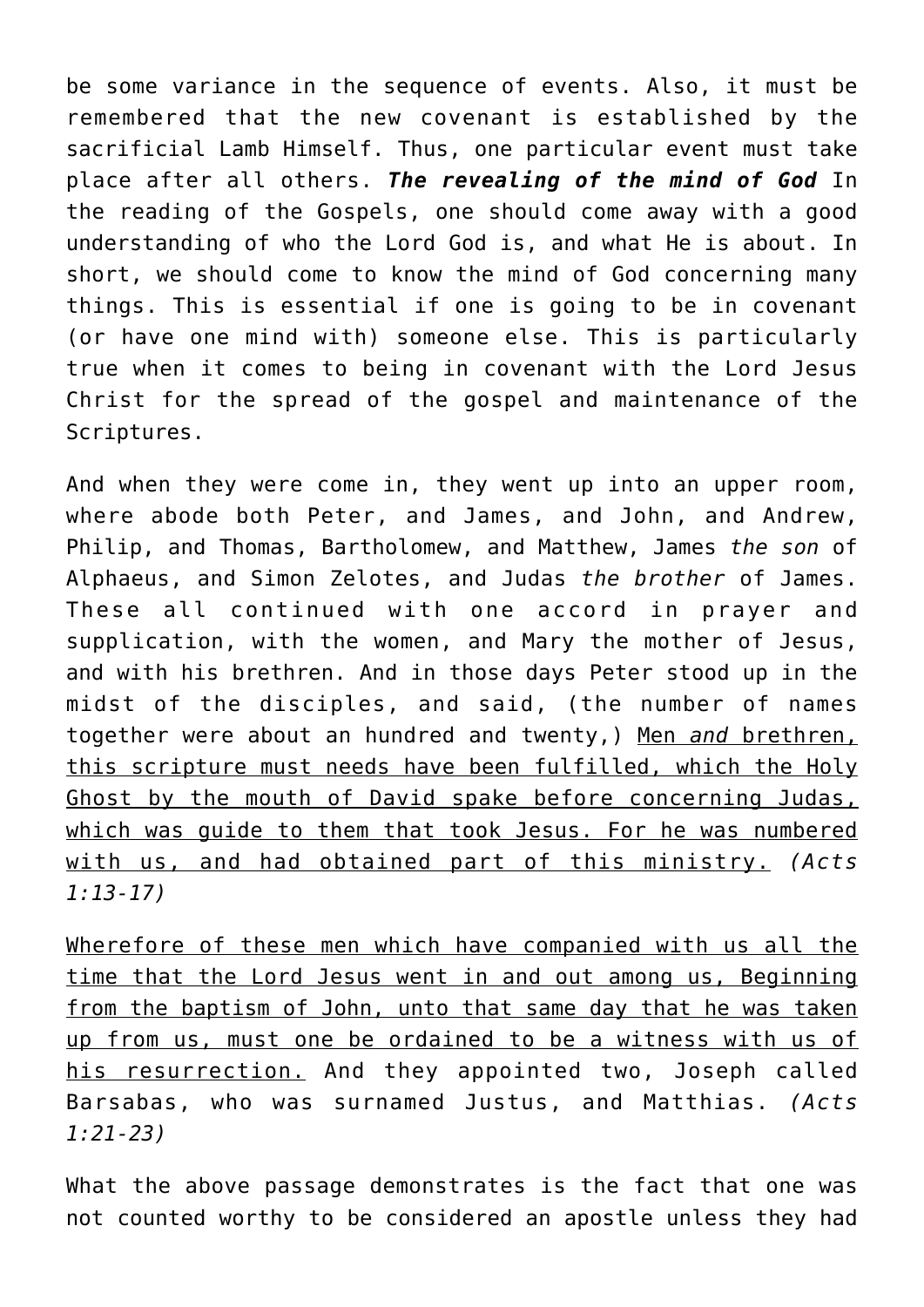been with the Lord Jesus Christ from the very beginning of His ministry.

Let not your heart be troubled: ye believe in God, believe also in me. In my Father's house are many mansions: if *it were* not *so*, I would have told you. I go to prepare a place for you. And if I go and prepare a place for you, I will come again, and receive you unto myself; that where I am, *there* ye may be also. And whither I go ye know, and the way ye know. Thomas saith unto him, Lord, we know not whither thou goest; and how can we know the way? Jesus saith unto him, I am the way, the truth, and the life: no man cometh unto the Father, but by me. If ye had known me, ye should have known my Father also: and from henceforth ye know him, and have seen him. Philip saith unto him, Lord, shew us the Father, and it sufficeth us. Jesus saith unto him, Have I been so long time with you, and yet hast thou not known me, Philip? he that hath seen me hath seen the Father; and how sayest thou *then*, Shew us the Father? Believest thou not that I am in the Father, and the Father in me? the words that I speak unto you I speak not of myself: but the Father that dwelleth in me, he doeth the works. Believe me that I *am* in the Father, and the Father in me: or else believe me for the very works' sake. *(John 14:1-11)*

The reason for the rebuke of Phillip is that he should have known by this time (3 years of daily interaction with the Lord Jesus Christ) who the LORD God is, and what He is all about. Phillip should have known that the Lord Jesus Christ would say or do nothing unless it was expressly given Him by the Father. Thus, to see the character and nature of Lord Jesus Christ was to see the character and nature of Father. *The ending of the Old Covenant (Testament)* What ultimately ended the covenant with Israel was Israel's refusal to acknowledge their King with whom they had a covenant. Instead, they made it abundantly clear that they would rather have an ungodly Roman king rule over them. One of the reasons Christ came was to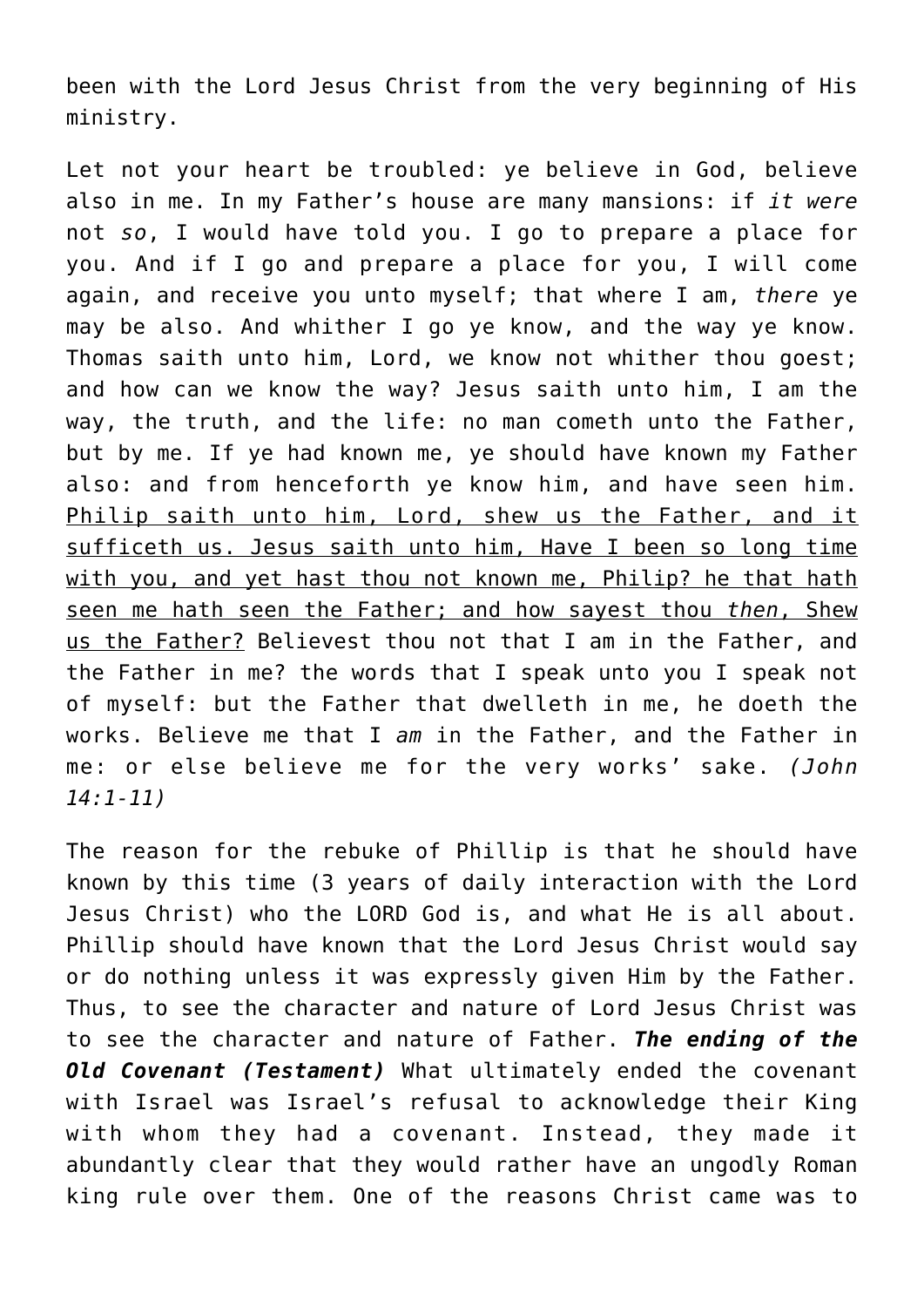first-hand ascertain the state of the leadership and people with which He had a covenant. This coming to ascertain firsthand is much like what the Lord did when He came to Abraham on the plains of Mamre, just prior to Him calling down destruction upon Sodom and Gomorrah. *(Ref. Genesis, ch. 18-19) The leadership of Israel's refusal to acknowledge and accept their King. Luke 19, Zechariah 9, John 19*

And they brought him to Jesus: and they cast their garments upon the colt, and they set Jesus thereon. And as he went, they spread their clothes in the way. And when he was come nigh, even now at the descent of the mount of Olives, the whole multitude of the disciples began to rejoice and praise God with a loud voice for all the mighty works that they had seen; Saying, Blessed *be* the King that cometh in the name of the Lord: peace in heaven, and glory in the highest. And some of the Pharisees from among the multitude said unto him, Master, rebuke thy disciples. And he answered and said unto them, I tell you that, if these should hold their peace, the stones would immediately cry out. *(Luke 19:35-40)*

Rejoice greatly, O daughter of Zion; shout, O daughter of Jerusalem: behold, thy King cometh unto thee: he *is* just, and having salvation; lowly, and riding upon an ass, and upon a colt the foal of an ass. *(Zechariah 9:9)*

And from thenceforth Pilate sought to release him: but the Jews cried out, saying, If thou let this man go, thou art not Caesar's friend: whosoever maketh himself a king speaketh against Caesar. When Pilate therefore heard that saying, he brought Jesus forth, and sat down in the judgment seat in a place that is called the Pavement, but in the Hebrew, Gabbatha. And it was the preparation of the passover, and about the sixth hour: and he saith unto the Jews, Behold your King! But they cried out, Away with *him*, away with *him*, crucify him. Pilate saith unto them, Shall I crucify your King? The chief priests answered, We have no king but Caesar. *(John 19:12-15)*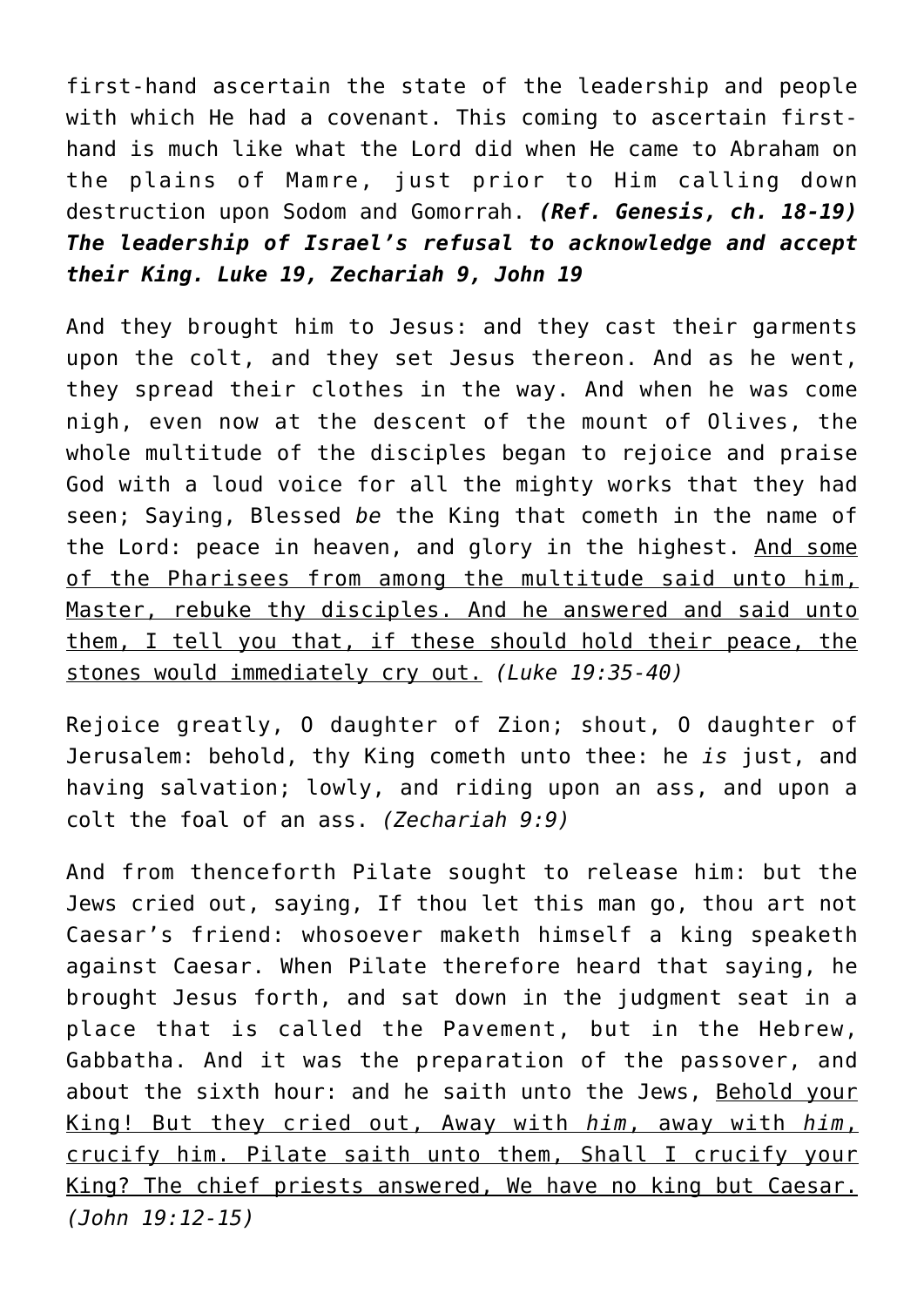*The warning and rebuke of the leadership of Israel (the husbandmen of the vineyard) Matthew 21:33-45* This is addressed to the leadership of Israel as it was the leadership of Israel that sealed the covenant with the Lord on Mount Horeb (or Sinai) centuries before. However, this parable is not without precedent in that there is a parallel of this passage in Isaiah where Israel was warned about their apostasy and breaking of the covenant.

Hear another parable: There was a certain householder, which planted a vineyard, and hedged it round about, and digged a winepress in it, and built a tower, and let it out to husbandmen, and went into a far country: And when the time of the fruit drew near, he sent his servants to the husbandmen, that they might receive the fruits of it. And the husbandmen took his servants, and beat one, and killed another, and stoned another. Again, he sent other servants more than the first: and they did unto them likewise. But last of all he sent unto them his son, saying, They will reverence my son. But when the husbandmen saw the son, they said among themselves, This is the heir; come, let us kill him, and let us seize on his inheritance. And they caught him, and cast *him* out of the vineyard, and slew *him*. When the lord therefore of the vineyard cometh, what will he do unto those husbandmen? They say unto him, He will miserably destroy those wicked men, and will let out *his* vineyard unto other husbandmen, which shall render him the fruits in their seasons. Jesus saith unto them, Did ye never read in the scriptures, The stone which the builders rejected, the same is become the head of the corner: this is the Lord's doing, and it is marvellous in our eyes? Therefore say I unto you, The kingdom of God shall be taken from you, and given to a nation bringing forth the fruits thereof. And whosoever shall fall on this stone shall be broken: but on whomsoever it shall fall, it will grind him to powder. And when the chief priests and Pharisees had heard his parables, they perceived that he spake of them. *(Matthew 21:33-45)*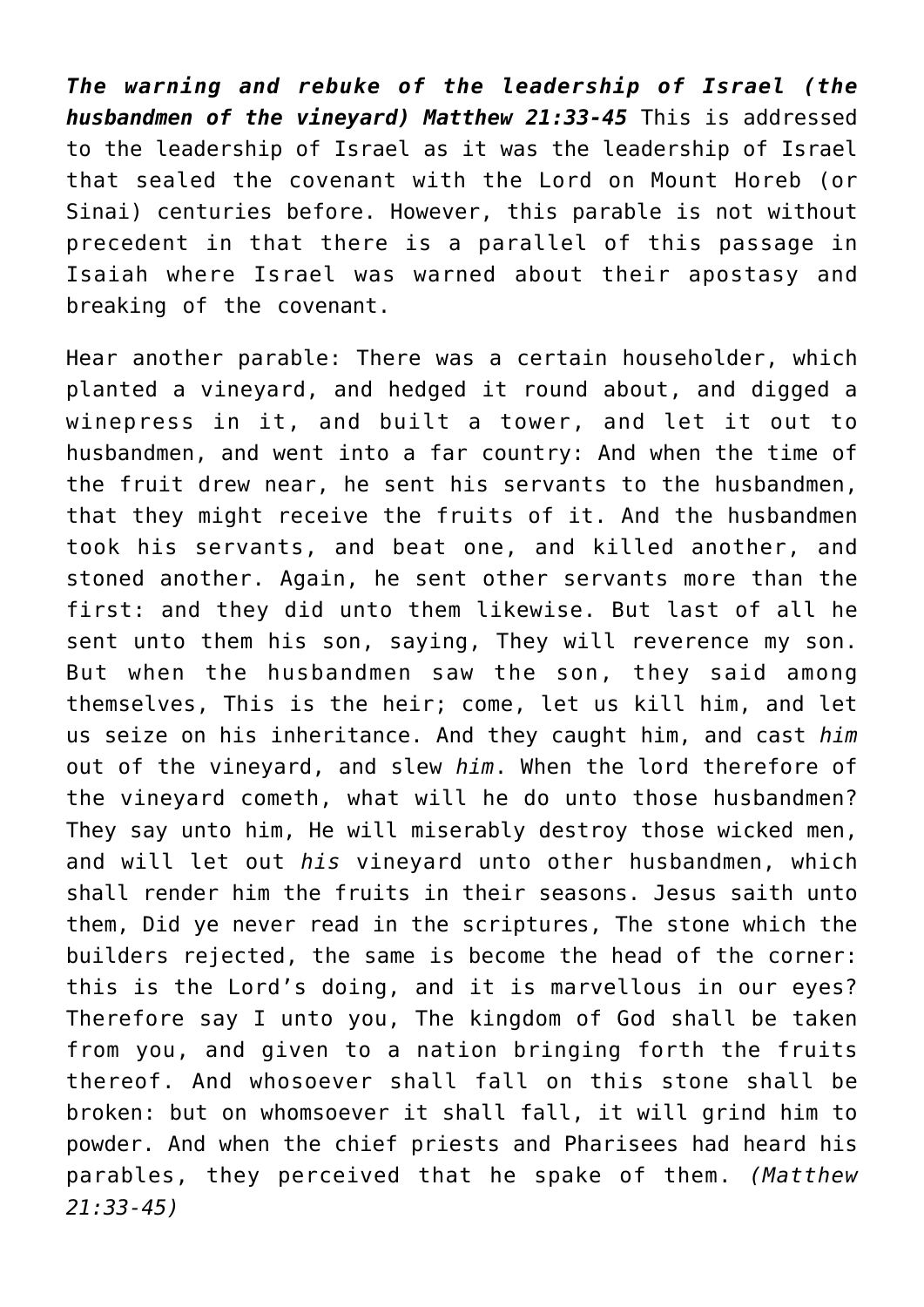Now will I sing to my wellbeloved a song of my beloved touching his vineyard. My wellbeloved hath a vineyard in a very fruitful hill: And he fenced it, and gathered out the stones thereof, and planted it with the choicest vine, and built a tower in the midst of it, and also made a winepress therein: and he looked that it should bring forth grapes, and it brought forth wild grapes. And now, O inhabitants of Jerusalem, and men of Judah, judge, I pray you, betwixt me and my vineyard. What could have been done more to my vineyard, that I have not done in it? wherefore, when I looked that it should bring forth grapes, brought it forth wild grapes? And now go to; I will tell you what I will do to my vineyard: I will take away the hedge thereof, and it shall be eaten up; *and* break down the wall thereof, and it shall be trodden down: And I will lay it waste: it shall not be pruned, nor digged; but there shall come up briers and thorns: I will also command the clouds that they rain no rain upon it. For the vineyard of the LORD of hosts *is* the house of Israel, and the men of Judah his pleasant plant: and he looked for judgment, but behold oppression; for righteousness, but behold a cry. *(Isaiah 5:1-7)*

*The condemnation of the leadership of Israel and prelude to the formal breaking of the covenant. Matthew, Chapter 23:1-33* In this condemnation the Lord Jesus points out how that the leadership had totally perverted the teaching and ordinances given them to hold. They had twisted what they were given into something totally perverse. He condemns them for their total blindness to the truth of the word of God and for being utter hypocrites unable to even begin to come to the truth. In short, they have no love of the truth, and they were only using the word of God and the authority they had in the covenant for their own ends. In all this, it is very apparent that they were totally unusable to the Lord and were, in fact opposing all that He desired to do. *The curse for breaking the covenant. v. 34-36*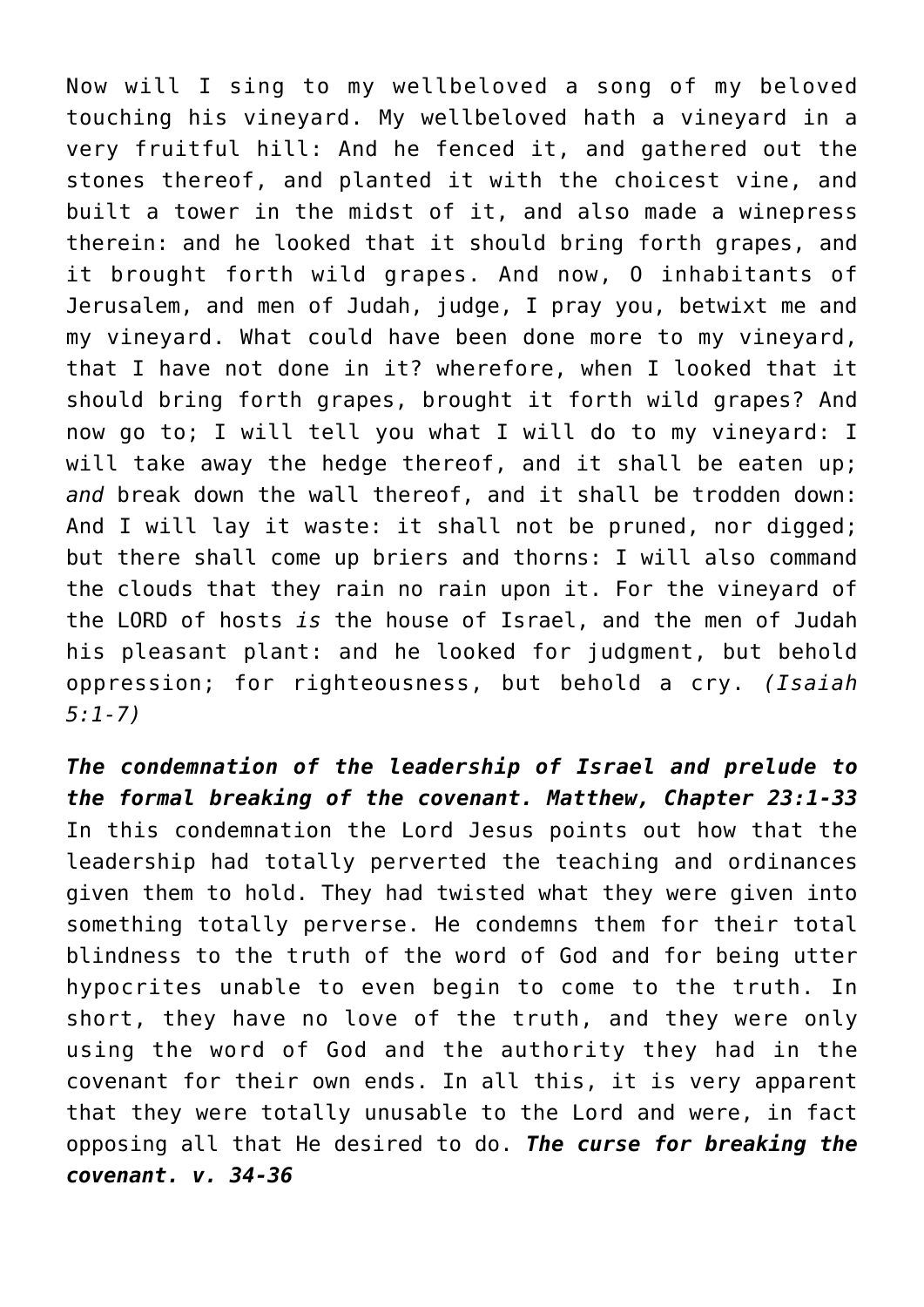Wherefore, behold, I send unto you prophets, and wise men, and scribes: and *some* of them ye shall kill and crucify; and *some* of them shall ye scourge in your synagogues, and persecute *them* from city to city: That upon you may come all the righteous blood shed upon the earth, from the blood of righteous Abel unto the blood of Zacharias son of Barachias, whom ye slew between the temple and the altar. Verily I say unto you, All these things shall come upon this generation. *(Matthew 23:34-36)*

# *The dissolving of the covenant to be the house of witness. verses 37-39*

O Jerusalem, Jerusalem, *thou* that killest the prophets, and stonest them which are sent unto thee, how often would I have gathered thy children together, even as a hen gathereth her chickens under *her* wings, and ye would not! Behold, your house is left unto you desolate. For I say unto you, Ye shall not see me henceforth, till ye shall say, Blessed *is* he that cometh in the name of the Lord. *(Matthew 23:37-39)*

# *The invitation to the New Covenant (Testament) Matthew, Chapter 26 The ceremonial meal. v. 26-29*

And as they were eating, Jesus took bread, and blessed *it*, and brake *it*, and gave *it* to the disciples, and said, Take, eat; this is my body. And he took the cup, and gave thanks, and gave *it* to them, saying, Drink ye all of it; For this is my blood of the new testament, which is shed for many for the remission of sins. But I say unto you, I will not drink henceforth of this fruit of the vine, until that day when I drink it new with you in my Father's kingdom. *(Matthew 26:26-29)*

# *The sealing of the covenant Matthew, Chapter 27 The sprinkling of the blood. v. 26-50*

Then released he Barabbas unto them: and when he had scourged Jesus, he delivered *him* to be crucified. Then the soldiers of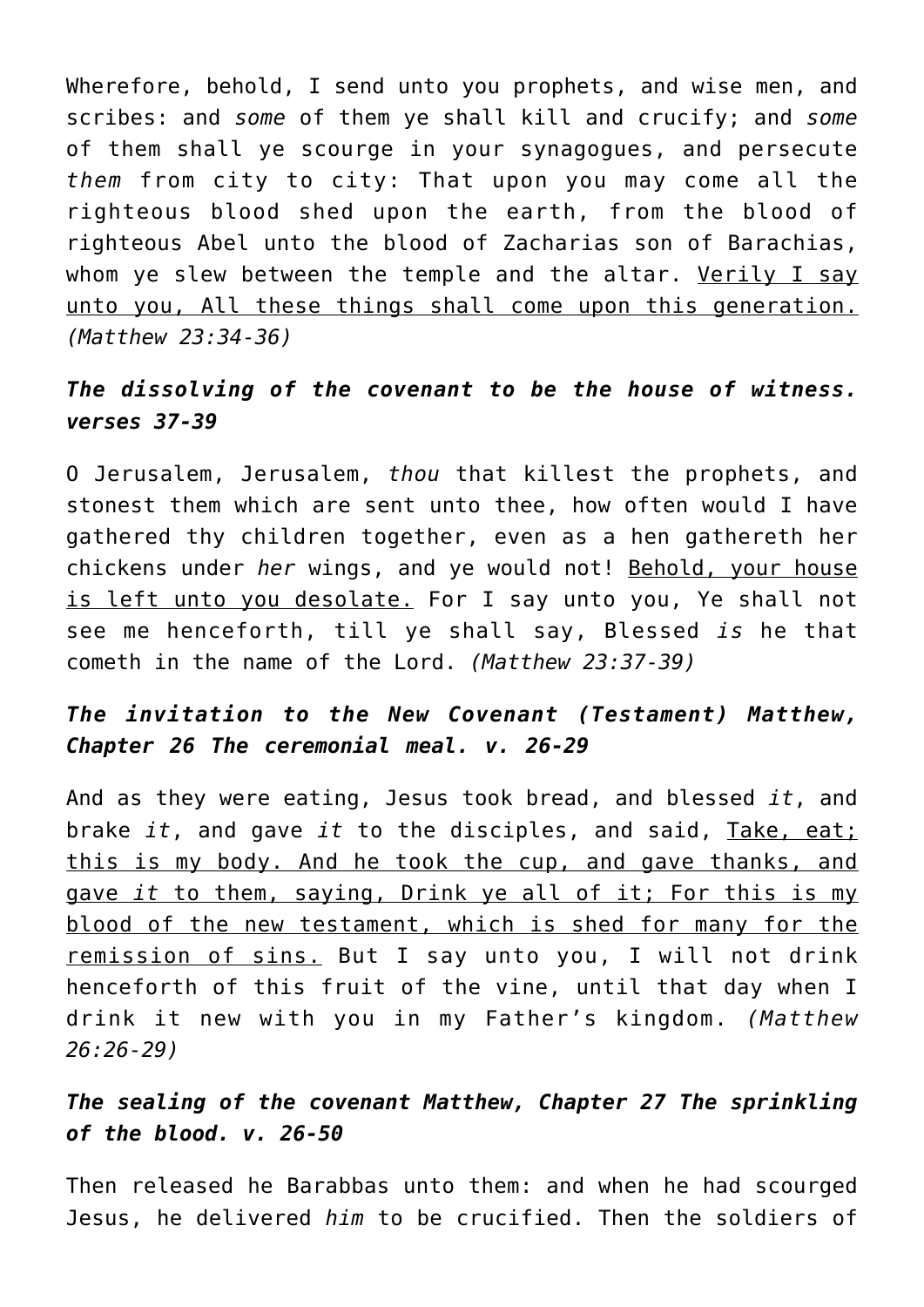the governor took Jesus into the common hall, and gathered unto him the whole band *of soldiers*. And they stripped him, and put on him a scarlet robe. And when they had platted a crown of thorns, they put *it* upon his head, and a reed in his right hand: and they bowed the knee before him, and mocked him, saying, Hail, King of the Jews! And they spit upon him, and took the reed, and smote him on the head. And after that they had mocked him, they took the robe off from him, and put his own raiment on him, and led him away to crucify *him*. And as they came out, they found a man of Cyrene, Simon by name: him they compelled to bear his cross. And when they were come unto a place called Golgotha, that is to say, a place of a skull, They gave him vinegar to drink mingled with gall: and when he had tasted *thereof*, he would not drink. And they crucified him, and parted his garments, casting lots: that it might be fulfilled which was spoken by the prophet, They parted my garments among them, and upon my vesture did they cast lots. And sitting down they watched him there; And set up over his head his accusation written, THIS IS JESUS THE KING OF THE JEWS. Then were there two thieves crucified with him, one on the right hand, and another on the left. And they that passed by reviled him, wagging their heads, And saying, Thou that destroyest the temple, and buildest *it* in three days, save thyself. If thou be the Son of God, come down from the cross. Likewise also the chief priests mocking *him*, with the scribes and elders, said, He saved others; himself he cannot save. If he be the King of Israel, let him now come down from the cross, and we will believe him. He trusted in God; let him deliver him now, if he will have him: for he said, I am the Son of God. The thieves also, which were crucified with him, cast the same in his teeth. Now from the sixth hour there was darkness over all the land unto the ninth hour. And about the ninth hour Jesus cried with a loud voice, saying, Eli, Eli, lama sabachthani? that is to say, My God, my God, why hast thou forsaken me? Some of them that stood there, when they heard *that*, said, This *man* calleth for Elias. And straightway one of them ran, and took a spunge, and filled *it* with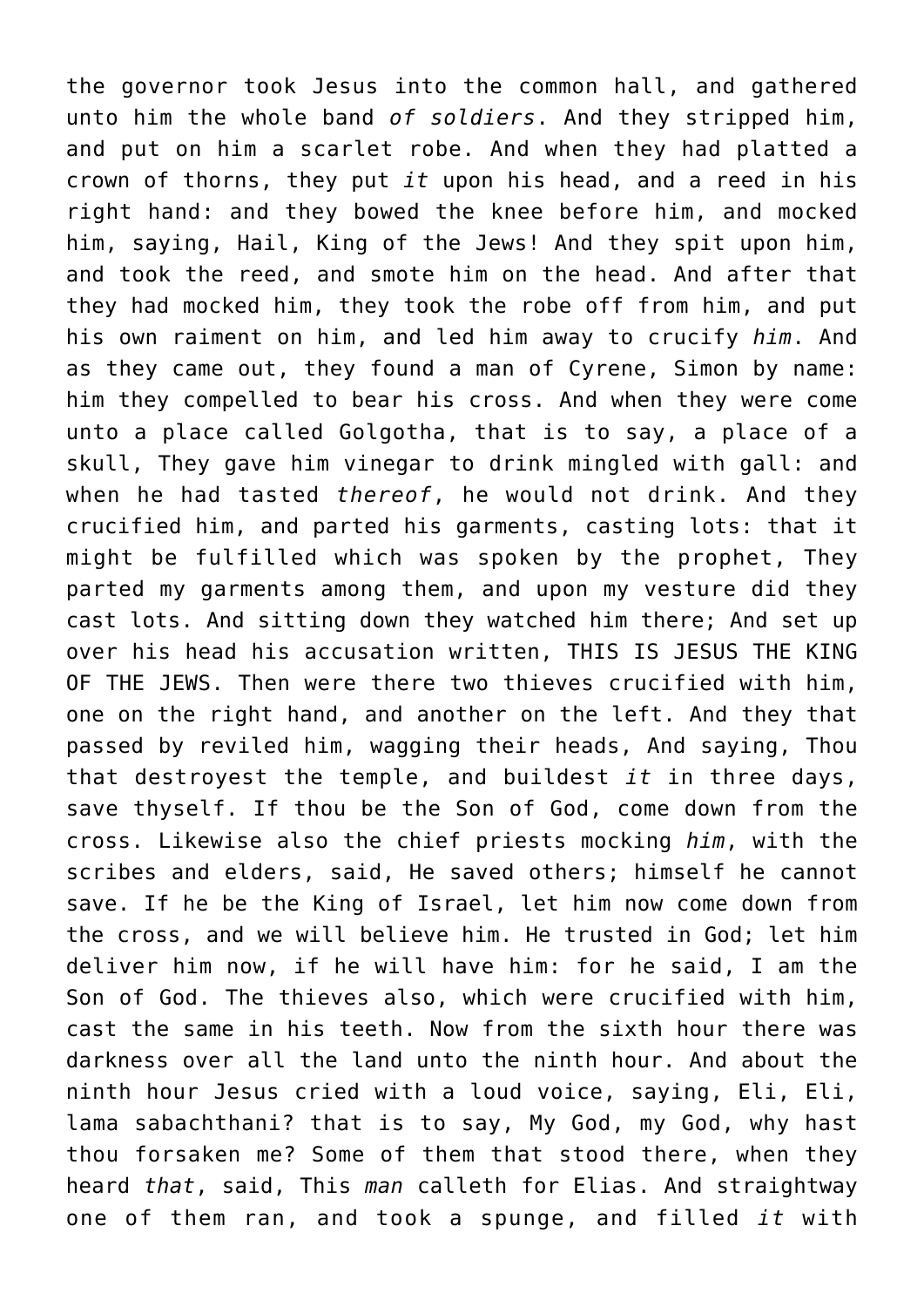vinegar, and put *it* on a reed, and gave him to drink. The rest said, Let be, let us see whether Elias will come to save him. Jesus, when he had cried again with a loud voice, yielded up the ghost. *(Matthew 27:26-50)*

After this, Jesus knowing that all things were now accomplished, that the scripture might be fulfilled, saith, I thirst. Now there was set a vessel full of vinegar: and they filled a spunge with vinegar, and put *it* upon hyssop, and put *it* to his mouth. When Jesus therefore had received the vinegar, he said, It is finished: and he bowed his head, and gave up the ghost. *(John 19:28-30)*

Now, it is verified by the book of Hebrews that the New Testament was not in effect until the death of Christ on the cross. This being the case, since the church is purchased by the blood of Christ, the church also did not exist as a covenanted institution until the death of Christ as well.

And for this cause he is the mediator of the new testament, that by means of death, for the redemption of the transgressions *that were* under the first testament, they which are called might receive the promise of eternal inheritance. For where a testament *is*, there must also of necessity be the death of the testator. For a testament *is* of force after men are dead: otherwise it is of no strength at all while the testator liveth. Whereupon neither the first *testament* was dedicated without blood. For when Moses had spoken every precept to all the people according to the law, he took the blood of calves and of goats, with water, and scarlet wool, and hyssop, and sprinkled both the book, and all the people, Saying, This *is* the blood of the testament which God hath enjoined unto you. Moreover he sprinkled with blood both the tabernacle, and all the vessels of the ministry. *(Hebrews 9:15-21)*

*The Commissioning of the Church and call to witness. Matthew, Chapter 28 & Luke, Chapter 24 The apostles given the*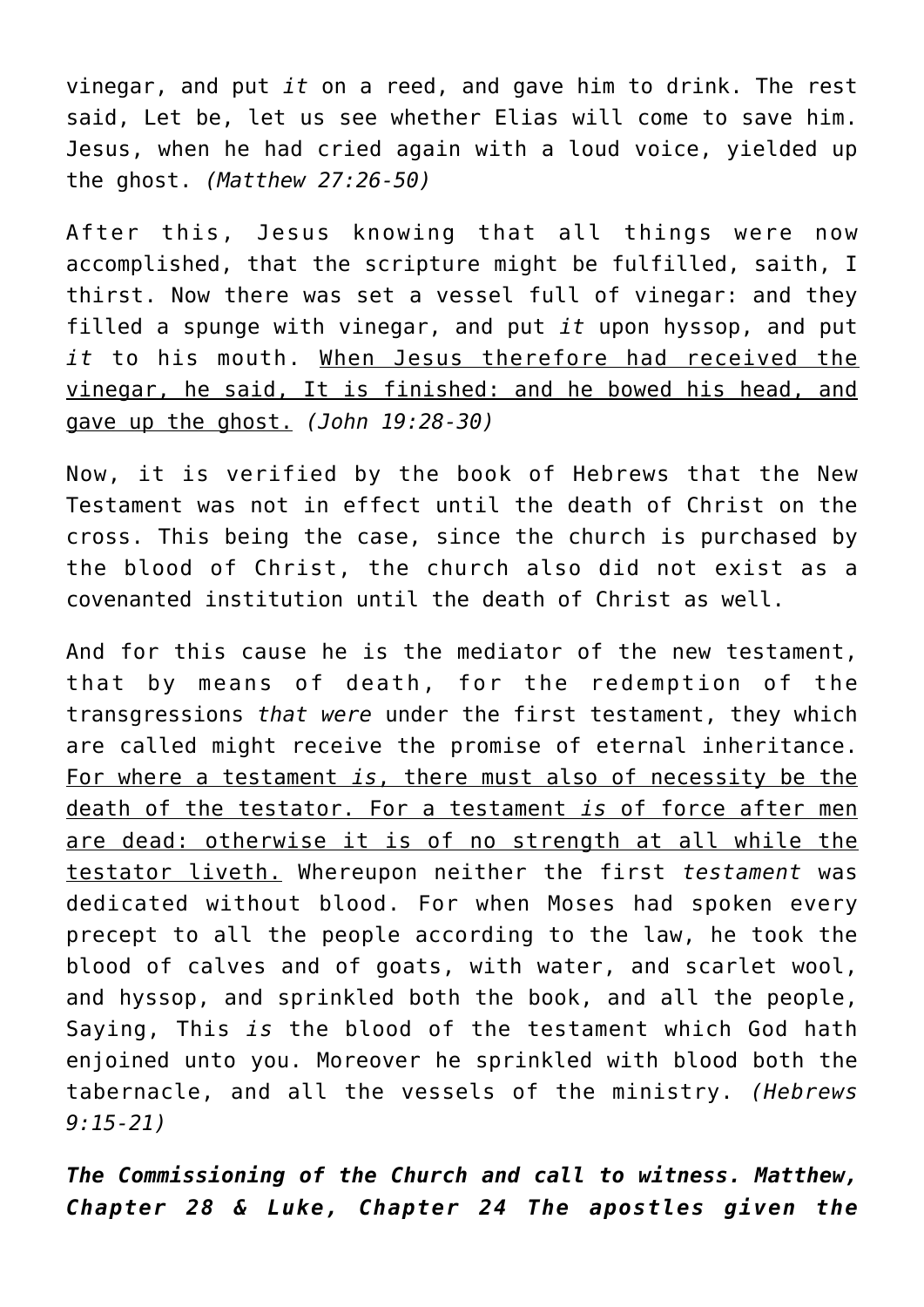### *commission to witness*

And Jesus came and spake unto them, saying, All power is given unto me in heaven and in earth. Go ye therefore, and teach all nations, baptizing them in the name of the Father, and of the Son, and of the Holy Ghost: Teaching them to observe all things whatsoever I have commanded you: and, lo, I am with you alway, *even* unto the end of the world. Amen. *(Matthew 28:18-20)*

## *The apostles called to be witnesses*

And said unto them, Thus it is written, and thus it behoved Christ to suffer, and to rise from the dead the third day: And that repentance and remission of sins should be preached in his name among all nations, beginning at Jerusalem. And ye are witnesses of these things. *(Luke 24:46-48)*

*The empowerment of the House of Witness — the local, autonomous, visible, New Testament church* Just as it is not sufficient for someone to have a contract with a builder to build a building, without providing them the legal and financial means to carry out such a work; it was not sufficient for the apostles to be commissioned as witnesses and in covenant with the Lord. Before they could carry out such work, particularly since they were called to go into all the world, they had to have the means to do so. They had to be empowered. This was the function of the day of Pentecost. *The command to wait for empowerment*

Then opened he their understanding, that they might understand the scriptures, And said unto them, Thus it is written, and thus it behoved Christ to suffer, and to rise from the dead the third day: And that repentance and remission of sins should be preached in his name among all nations, beginning at Jerusalem. And ye are witnesses of these things. And, behold, I send the promise of my Father upon you: but tarry ye in the city of Jerusalem, until ye be endued with power from on high.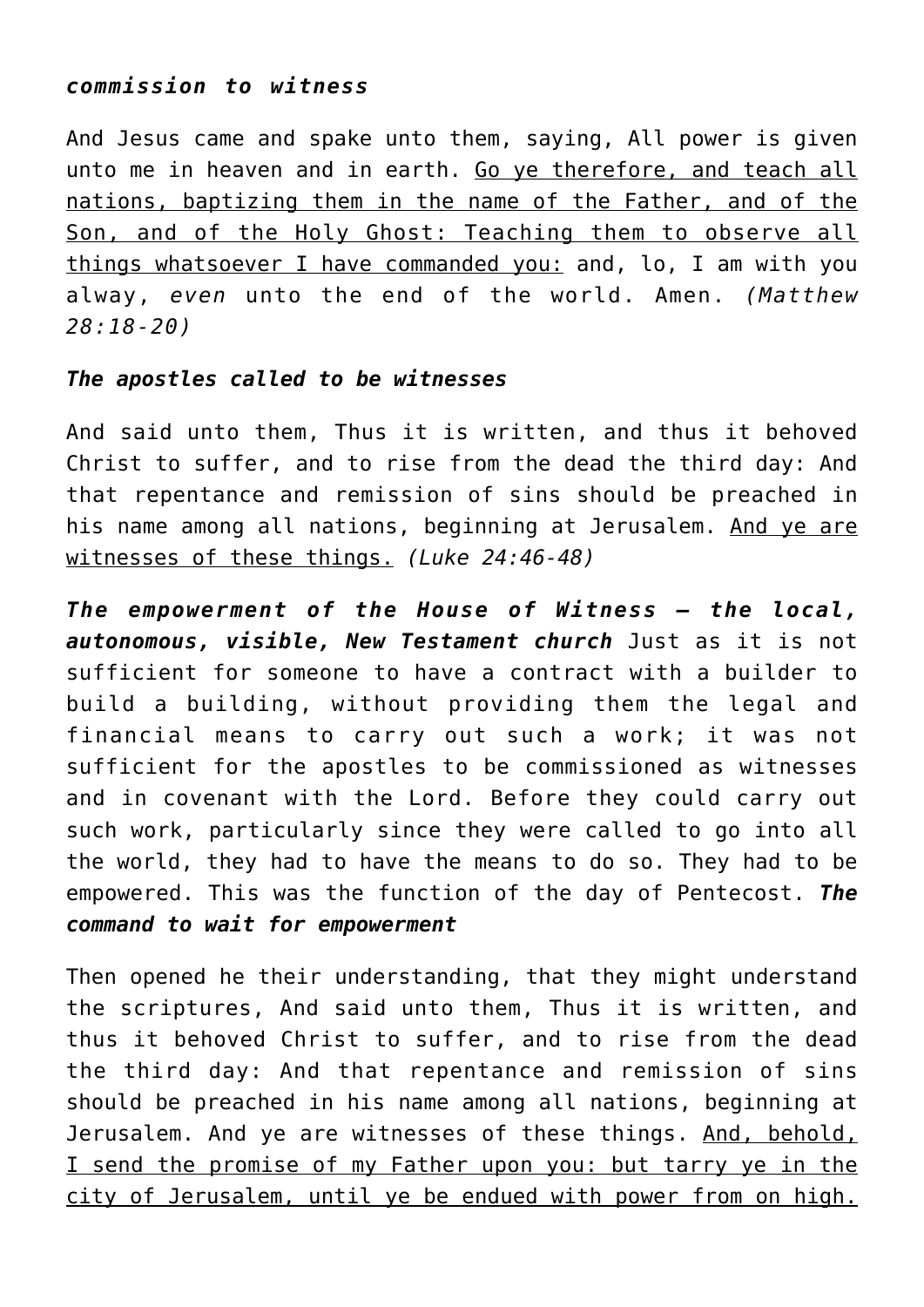*(Luke 24:45-49)*

When they therefore were come together, they asked of him, saying, Lord, wilt thou at this time restore again the kingdom to Israel? And he said unto them, It is not for you to know the times or the seasons, which the Father hath put in his own power. But ye shall receive power, after that the Holy Ghost is come upon you: and ye shall be witnesses unto me both in Jerusalem, and in all Judæa, and in Samaria, and unto the uttermost part of the earth. *(Acts 1:6-8)*

### *The day of empowerment*

And when the day of Pentecost was fully come, they were all with one accord in one place. And suddenly there came a sound from heaven as of a rushing mighty wind, and it filled all the house where they were sitting. And there appeared unto them cloven tongues like as of fire, and it sat upon each of them. And they were all filled with the Holy Ghost, and began to speak with other tongues, as the Spirit gave them utterance. And there were dwelling at Jerusalem Jews, devout men, out of every nation under heaven. Now when this was noised abroad, the multitude came together, and were confounded, because that every man heard them speak in his own language. And they were all amazed and marvelled, saying one to another, Behold, are not all these which speak Galilæans? And how hear we every man in our own tongue, wherein we were born? Parthians, and Medes, and Elamites, and the dwellers in Mesopotamia, and in Judæa, and Cappadocia, in Pontus, and Asia, Phrygia, and Pamphylia, in Egypt, and in the parts of Libya about Cyrene, and strangers of Rome, Jews and proselytes, Cretes and Arabians, we do hear them speak in our tongues the wonderful works of God. And they were all amazed, and were in doubt, saying one to another, What meaneth this? *(Acts 2:1-12)*

The day of Pentecost was a visible and audible sign that the Lord intended his gospel to go throughout the entire world. The day of Pentecost is very much the reverse of the day of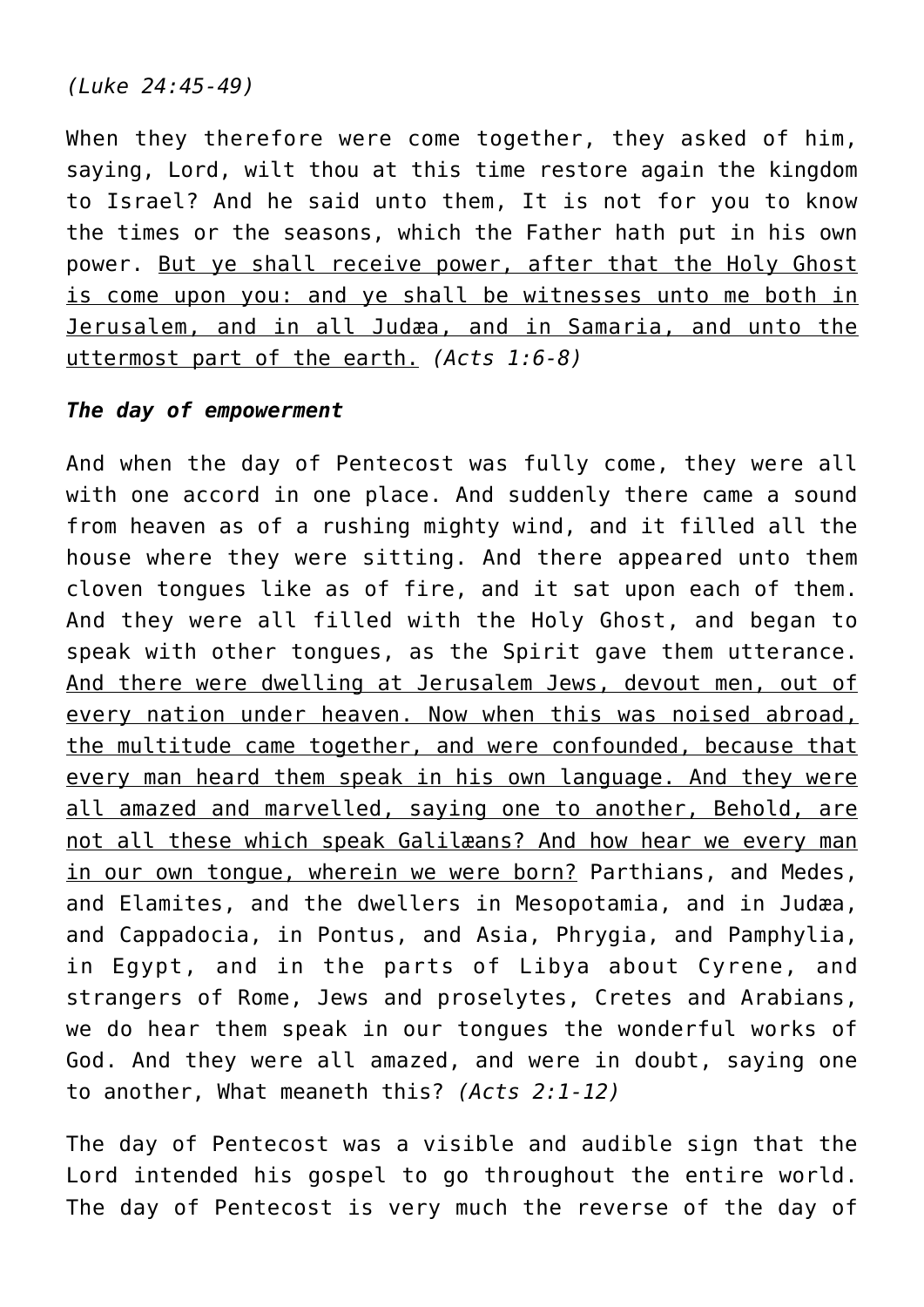the confusion of the languages at Babel. This event of Pentecost also is a fulfilling of the promise of God to preserve His word and have it reproduced in every language. Moreover, since the apostles were the ones manifesting the signs and gifts, this also plainly demonstrates that the carrying out of the commission is to be through the Lord's ordained and empowered institution — the church. **1. When did the church officially begin?**

- When all things required for covenant were complete.
- The agreement of the parties to the covenant.
- Agreement to the teachings of the Lord Jesus Christ.
- The pattern of Baptism as practice for the New Testament church established
- The dissolving of the Old Covenant.

# **The sequence of events leading to the dissolving of the covenant.**

- The entrance into Jerusalem of their King and their refusal to accept Him.
- The cleansing of the temple.
- The parable of the vineyard.
- The rebuke of the elders of Israel.
- The dissolution of the old covenant.
- The ceremonial meal.
- The ordinance of the Lord's Supper established.
- The sprinkling of blood.
- The church is established.
- The commissioning of the church.
- The ordinance of Baptism established.
- The New Testament church empowered.

**Problems with the different views** A. The church began on the day of Pentecost. *— equates empowerment with founding. This makes the Holy Ghost the founder of the church.* B. The church began with John the Baptist. *— conflict of houses of witness* "I will build . . ." is future tense, not present tense thus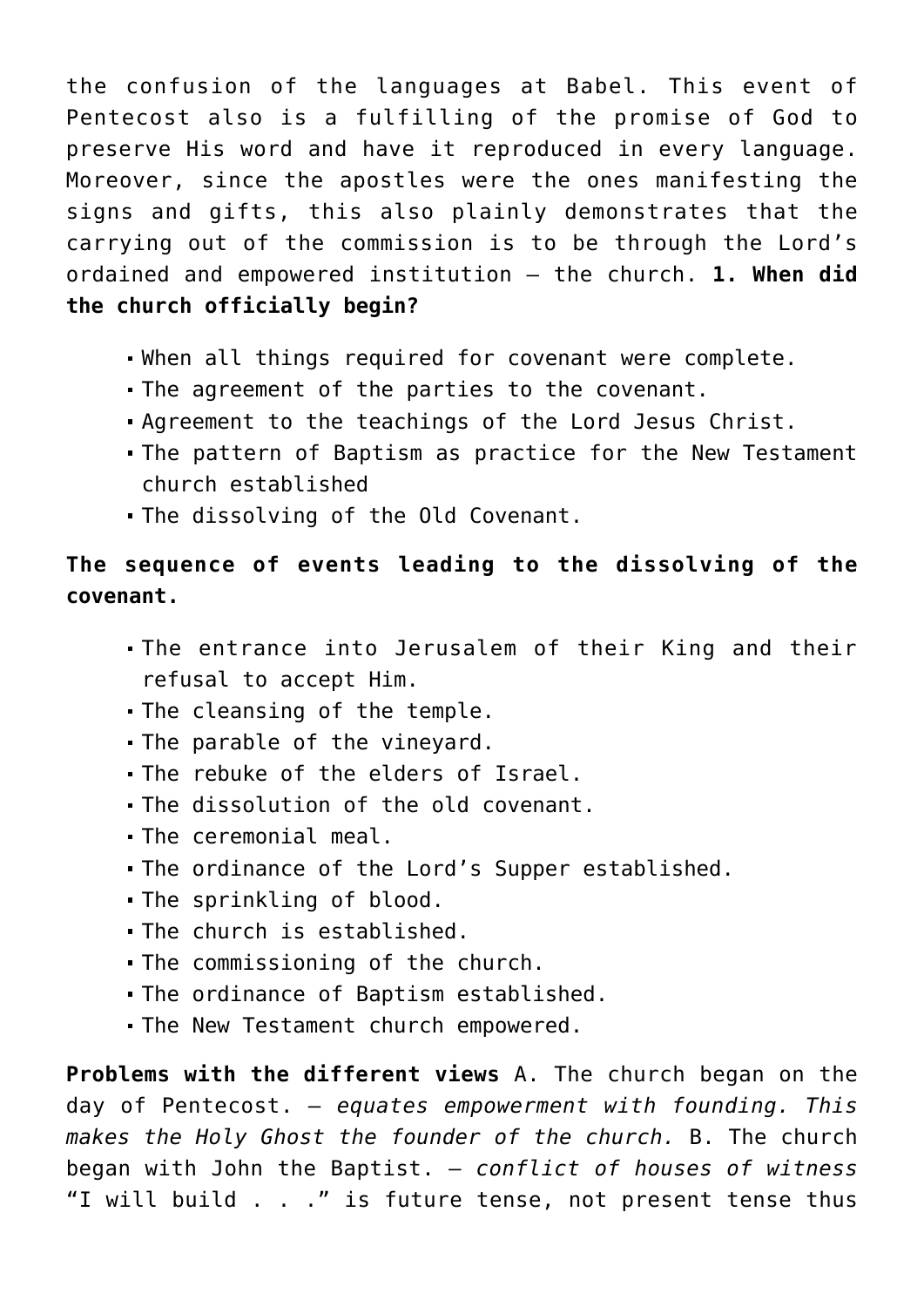creates a conflict of grammatical usage. The Lord cannot, and would not say "I will build . . ." if His church is already in existence. This also means that Israel and the New Testament church are entirely different entities in different dispensations of witness.

When Jesus came into the coasts of Caesarea Philippi, he asked his disciples, saying, Whom do men say that I the Son of man am? And they said, Some *say that thou art* John the Baptist: some, Elias; and others, Jeremias, or one of the prophets. He saith unto them, But whom say ye that I am? And Simon Peter answered and said, Thou art the Christ, the Son of the living God. And Jesus answered and said unto him, Blessed art thou, Simon Bar–jona: for flesh and blood hath not revealed *it* unto thee, but my Father which is in heaven. And I say also unto thee, That thou art Peter, and upon this rock I will build my church; and the gates of hell shall not prevail against it. And I will give unto thee the keys of the kingdom of heaven: and whatsoever thou shalt bind on earth shall be bound in heaven: and whatsoever thou shalt loose on earth shall be loosed in heaven. *(Matthew 16:13-19)*

Moreover, the baptism of John is not the baptism of Christ. The apostle Paul demonstrates this very plainly when he came upon some disciples of John in Ephesus. John preached and baptized the baptism of repentance apart from the covenantal aspects of Christ's baptism. This was evidenced by the fact that the Holy Ghost came upon the disciples of John after they were rebaptized by the apostle Paul into Christ's baptism.

And it came to pass, that, while Apollos was at Corinth, Paul having passed through the upper coasts came to Ephesus: and finding certain disciples, He said unto them, Have ye received the Holy Ghost since ye believed? And they said unto him, We have not so much as heard whether there be any Holy Ghost. And he said unto them, Unto what then were ye baptized? And they said, Unto John's baptism. Then said Paul, John verily baptized with the baptism of repentance, saying unto the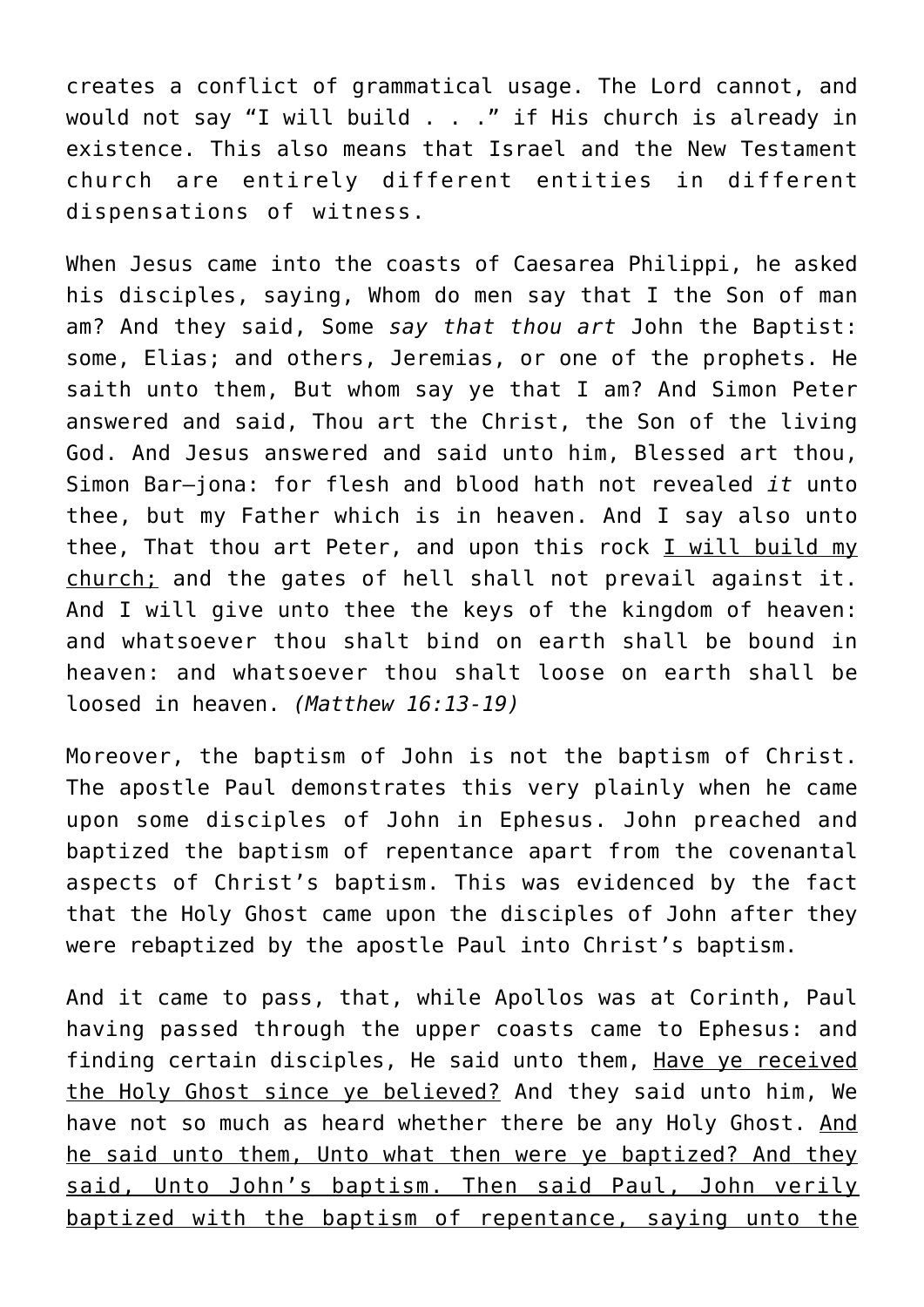people, that they should believe on him which should come after him, that is, on Christ Jesus. When they heard *this*, they were baptized in the name of the Lord Jesus. And when Paul had laid *his* hands upon them, the Holy Ghost came on them; and they spake with tongues, and prophesied. *(Acts 19:1-6)*

**What is the function of the Baptism of John?** Just as John the Baptist was ordained to be the herald, or messenger that announced the coming of Israel, the baptism he administered was also legitimate and designed for the same purpose as his ministry — that is, to prepare a people for the institution that would replace Israel as the house of witness. The baptism of John was necessary in that a transitional period is required for the New Testament church to be established. For all things to be done decently and in order, there had to be a people prepared to receive Him who is to come that would establish the new house of witness by His own blood. Now, as has been shown previously, it was essential that those who would be in covenant with the Lord Jesus Christ, know and understand the mind of Christ. To begin to do that, those individuals selected by the Lord would have to have a certain identifiable prerequisite before they could be selected. In looking at the sequence of events, we find that John the Baptist is sent prior to the Lord Jesus Christ beginning His ministry, and John was sent with the specific task of preparing a people to meet the Lord. He accomplishes this task in two ways that are given him from heaven. First, he preaches that all are to repent for the kingdom of heaven is at hand and they must repent or be destroyed. Now, there is no reason to assume, or conclude that the message John preaches is any different than the gospel message that has been preached throughout the ages. However, there is one thing added to the message for the people of Israel — that *"there is one coming that is greater than I, the latchet of whose shoe I am unworthy to loose."* This message added to the gospel gives warning that there is going to be a change, and that the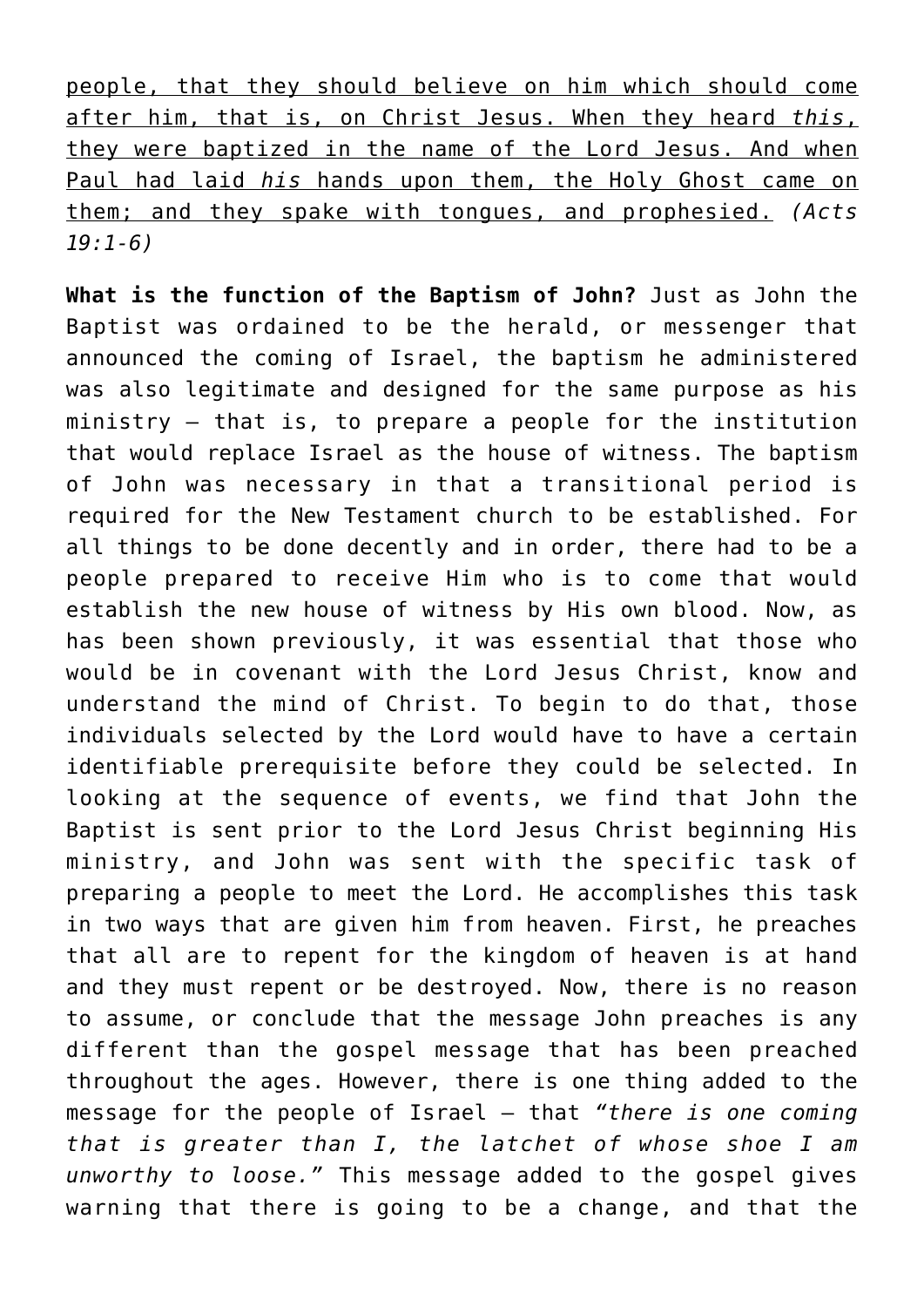ministry of John the Baptist is part of that process of change. Second, he baptises everyone who confesses and professes repentance for sin and desire a change in their life. In short, all those who are baptized profess salvation, and a belief in Christ to come. This is the qualification that the Lord Jesus is looking for when He selects the men that will become the first New Testament church. Now, there is no question from the Scripture that the baptism of John for repentance is indeed valid and recognized of God. The questions that remain are centered upon the time frame of the validity of that baptism. No doubt, the baptism of John was valid when he began doing it. And there is no doubt that the baptism of John was valid when the Lord Jesus Christ was accomplishing His earthly ministry. However, without doubt, when the apostle Paul encounters 12 men at Ephesus and they profess the baptism of John, he had a problem with their baptism, and instructs them in the baptism of Christ and they are rebaptized. Now, there are those who will argue that these men were either not baptized, but knew of John's baptism, or the apostle Paul did not actually baptize them. However, neither case holds up to the plain language of the passage. The passage in question admits no other interpretation than to state plainly that these men were baptized under the authority of John's baptism, and that the apostle Paul rebaptized them in the name of the Father, the Son, and the Holy Ghost, which is the baptism of Christ. So then, sometime between John the Baptist's imprisonment and execution, and the apostle Paul's encounter with the 12 men at Ephesus, the baptism of John became invalid as an authority under which one could be baptized. Otherwise, we could today still baptize individuals under the authority of John's baptism and the Lord would accept it as right and proper. Quite obviously fundamental, independent Baptists would howl in protest if that were done. Moreover, it is quite obvious that the baptism of John is not valid and accepted by the Lord any longer. Thus we need to determine the point at which the baptism of John became invalid, and what was done concerning those individuals who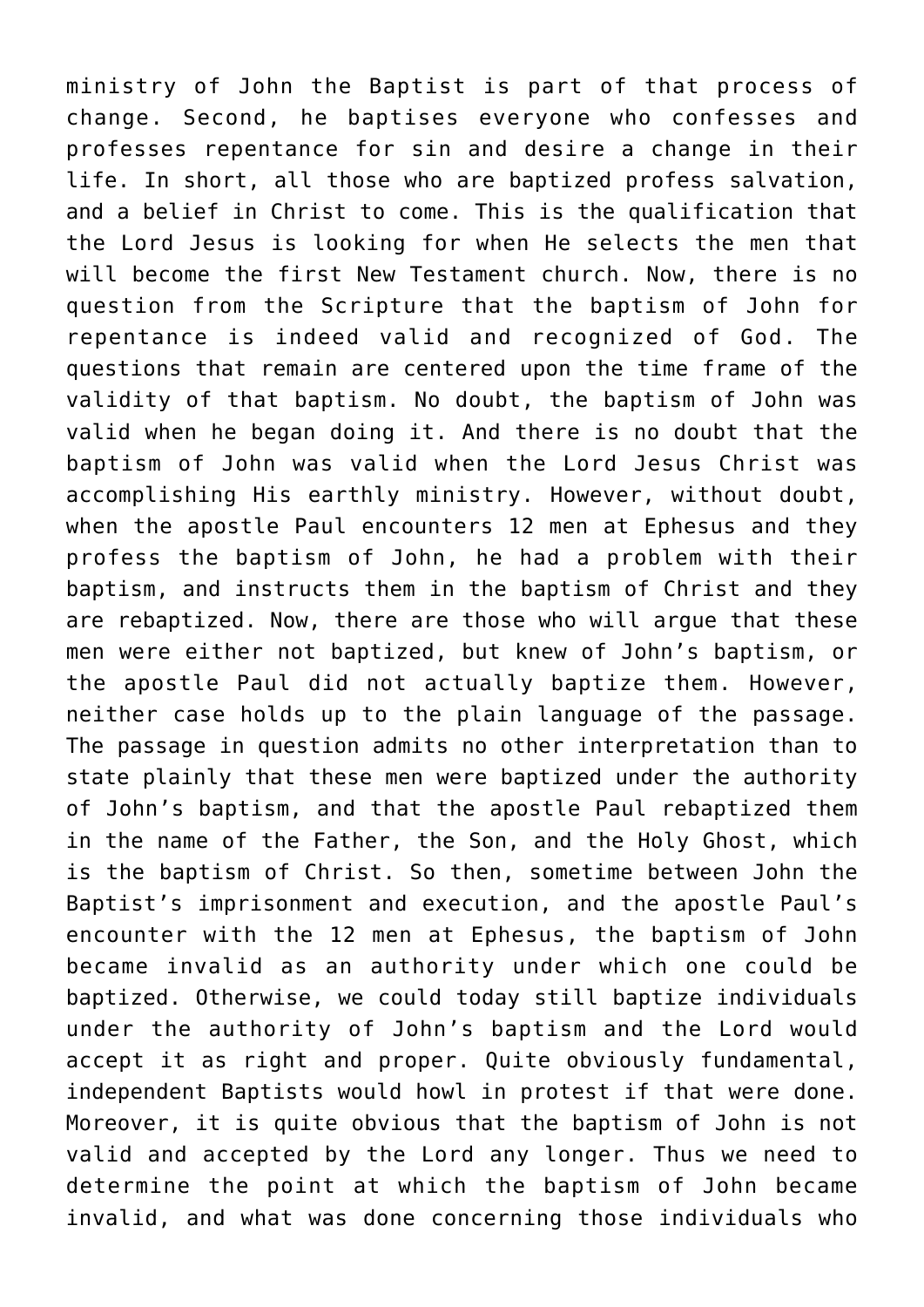were baptized during John's ministry. To begin, it is easier to determine at what point the baptism of John became invalid as a practice the Lord accepted. Since the New Testament did not actually begin until the point the Lord Jesus died on the cross, it is reasonable, logical and in keeping with the administration of covenants that the baptism of John ceased to be accepted of the Lord when one of two situations occurred. *A. When Christ died on the cross. B. When the Lord Jesus Christ gave the commission to the church.* In the first case, we can make arguments for this based upon the fact that we are now in the New Testament dispensation of witness. However, an argument can also be made that the church is not commissioned and therefore not fully functioning. Thus, to end the baptism of John at this point would leave a gap of an indeterminate number of days in which no baptism is accepted of the Lord. However, in no case would the number of days be less than 3, or more than 43 as the Lord Jesus Christ would not be able to commission the Church until His resurrection, and He did not commission the church after He ascended. Plainly, this cannot be as one of the ordinances of the New Testament church (and thus the New Testament period) is baptism by immersion, and no one would have authority to perform any baptism for that period of time. This leaves us with one option to look at as viable. In understanding this conclusion that we have arrived at, we must understand that before the commission was given, though the church was in existence, it had as yet no direction. However, that all changed when the Lord Jesus Christ gave the commission to the church. Note that prior to this point there is given no commandment to the church to fulfill concerning their direction, purpose and function. The great commission fulfills all these necessary things.

Then the eleven disciples went away into Galilee, into a mountain where Jesus had appointed them. And when they saw him, they worshipped him: but some doubted. And Jesus came and spake unto them, saying, All power is given unto me in heaven and in earth. Go ye therefore, and teach all nations,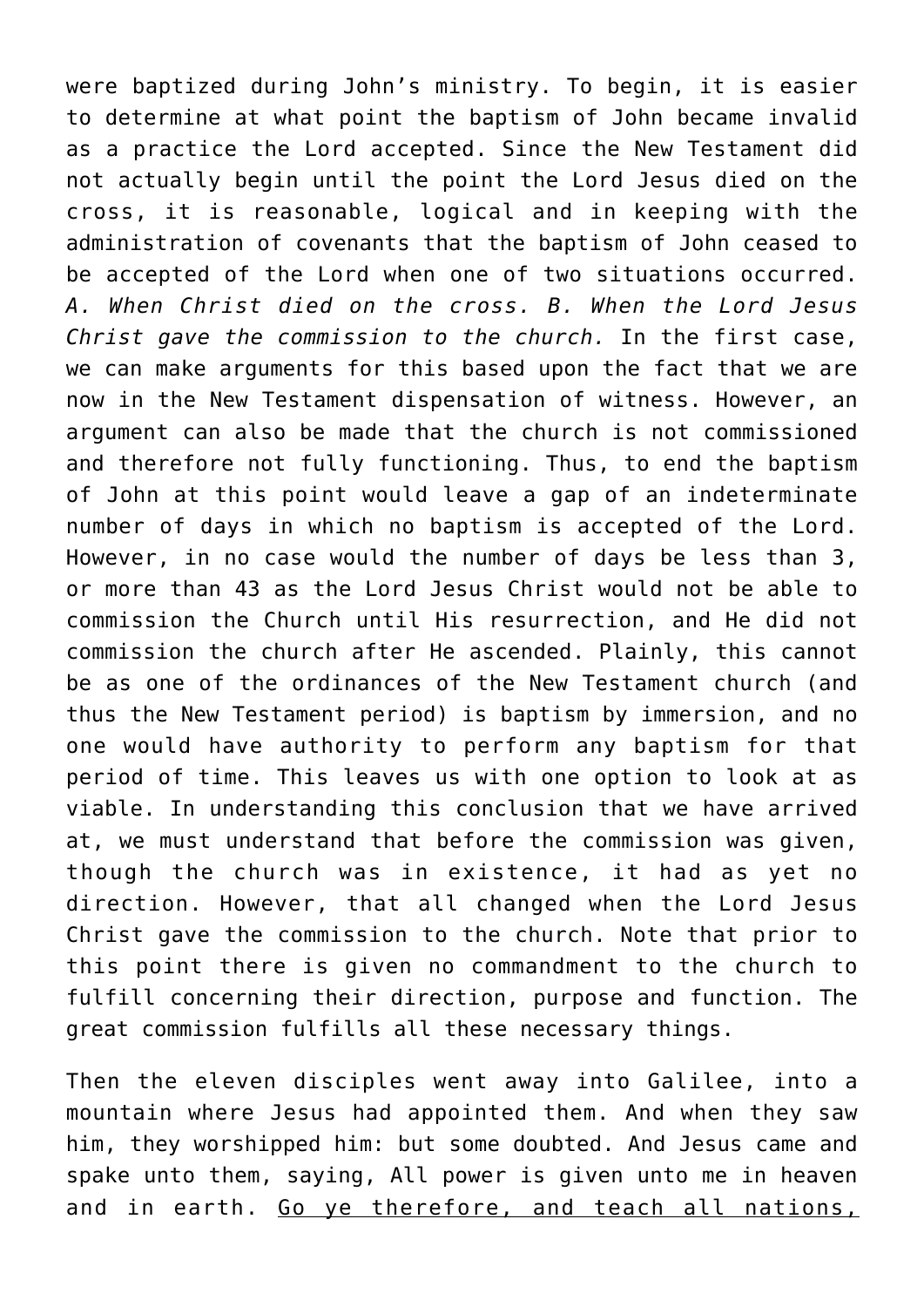baptizing them in the name of the Father, and of the Son, and of the Holy Ghost: Teaching them to observe all things whatsoever I have commanded you: and, lo, I am with you alway, *even* unto the end of the world. Amen. *(Matthew 28:16-20)*

If we notice, there are four elements in the above commandment that are imperative to fulfilling the commission. They are:

- $1.$  Go
- 2. Teach
- 3. Baptize
- 4. Teach

Prior to this, there existed no instruction as to what this new institution of witness was to do. Now, it is express. They are to do all the following: Go into all the world. They are to go into every nation of the world and do the following: A. Teach everyone that will hear. B. Baptize everyone that responds properly in the name of the Father, the Son, and the Holy Ghost. C. Teach all those who are baptized to observe, or do all those things that the Lord Jesus Christ commanded the apostle to do. Now, we should also note that in the midst of these commandments, there is the express ordinance to baptize. Plainly, this can only mean that all previous baptisms are swept away, or replaced with this particular baptism. This, of necessity means that there now exists only one authority to baptize. Otherwise, there will be a confusion of whose baptism is proper and of good authority, and whose is not. Since the Scripture plainly tells us that there is only one baptism in the context of the New Testament church, it must only mean that John's baptism is no longer effectual for witness and testimony. In support of this, the apostle Paul's letter to the church at Ephesus is express:

I therefore, the prisoner of the Lord, beseech you that ye walk worthy of the vocation wherewith ye are called, With all lowliness and meekness, with longsuffering, forbearing one another in love; Endeavouring to keep the unity of the Spirit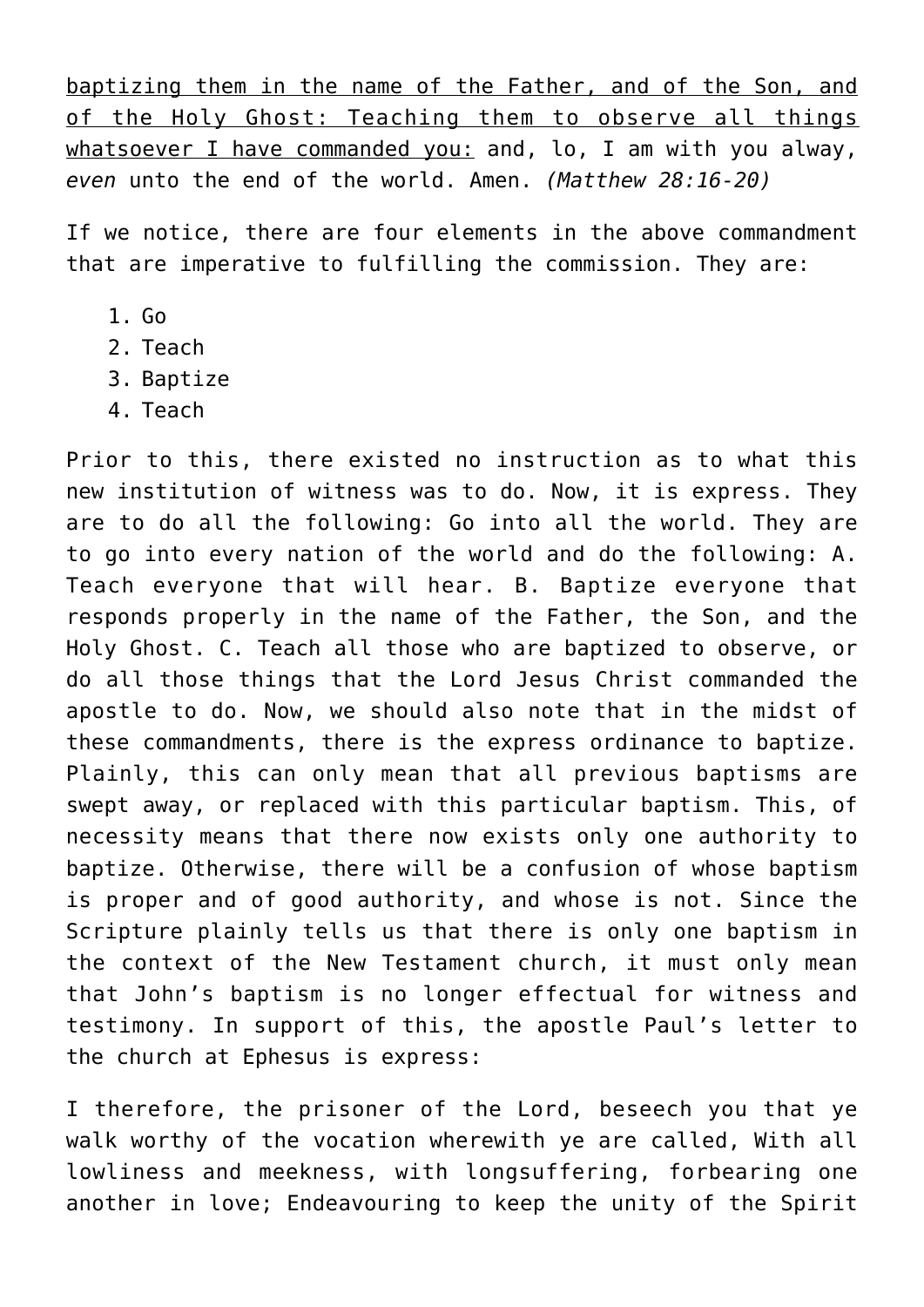in the bond of peace. *There is* one body, and one Spirit, even as ye are called in one hope of your calling; One Lord, one faith, one baptism, One God and Father of all, who *is* above all, and through all, and in you all. But unto every one of us is given grace according to the measure of the gift of Christ. *(Ephesians 4:1-7)*

**2. What was the function of John the Baptist?** *— He was a herald, a messenger of the King to come.* The Lord established a pattern in the Old Testament which the world copied in sending forth runners, or messengers (heralds) to prepare for the coming of a king. This was done by the Lord Jesus when He set His face to go to Jerusalem.

And it came to pass, when the time was come that he should be received up, he stedfastly set his face to go to Jerusalem, And sent messengers before his face: and they went, and entered into a village of the Samaritans, to make ready for him. And they did not receive him, because his face was as though he would go to Jerusalem. *(Luke 9:51-53)*

As the following verses show plainly, the leadership of Israel should have known that the Lord was near to come and should have perceived from the working of the Lord Jesus Christ that He was indeed the Christ and that John the Baptist testified of Him. Instead, the leadership of Israel received neither John the Baptist, nor the Lord Jesus Christ.

The voice of him that crieth in the wilderness, Prepare ye the way of the LORD, make straight in the desert a highway for our God. Every valley shall be exalted, and every mountain and hill shall be made low: and the crooked shall be made straight, and the rough places plain: And the glory of the LORD shall be revealed, and all flesh shall see *it* together: for the mouth of the LORD hath spoken *it*. *(Isaiah 40:3-5)*

The beginning of the gospel of Jesus Christ, the Son of God; As it is written in the prophets, Behold, I send my messenger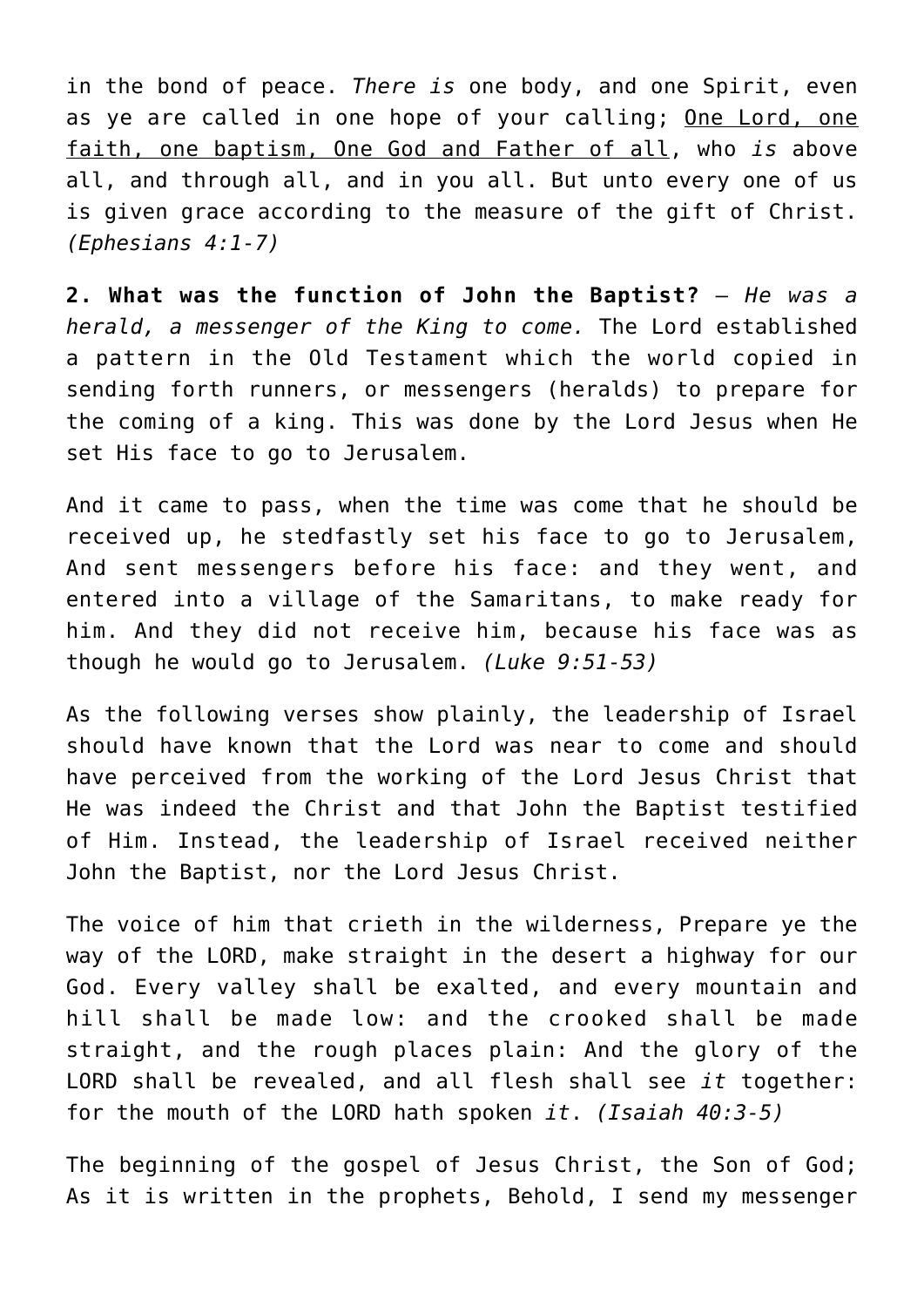before thy face, which shall prepare thy way before thee. The voice of one crying in the wilderness, Prepare ye the way of the Lord, make his paths straight. John did baptize in the wilderness, and preach the baptism of repentance for the remission of sins. *(Mark 1:1-4)*

Behold, I will send you Elijah the prophet before the coming of the great and dreadful day of the LORD: And he shall turn the heart of the fathers to the children, and the heart of the children to their fathers, lest I come and smite the earth with a curse. *(Malachi 4:5-6)*

And his disciples asked him, saying, Why then say the scribes that Elias must first come? And Jesus answered and said unto them, Elias truly shall first come, and restore all things. But I say unto you, That Elias is come already, and they knew him not, but have done unto him whatsoever they listed. Likewise shall also the Son of man suffer of them. Then the disciples understood that he spake unto them of John the Baptist. *(Matthew 17:10-13)*

**3. Why then did the Lord Jesus Christ need to be baptized?** Baptism serves several purposes, and depending upon the dispensation in which it was administered, it has different purposes. Generally, baptism demonstrates (or represents) a change from one state of the heart to another. However, unlike us, the baptism that John administered to Christ had nothing to do with the state of Christ's heart as He had no sin, either in His flesh or soul that He needed to repent of, or had repented of. Rather, the baptism that John administered to Christ had everything to do with a demarcation (the beginning) of His ministry and with the founding of the New Testament church. It was also a picture of His own death, burial, and resurrection to come.

Then cometh Jesus from Galilee to Jordan unto John, to be baptized of him. But John forbad him, saying, I have need to be baptized of thee, and comest thou to me? And Jesus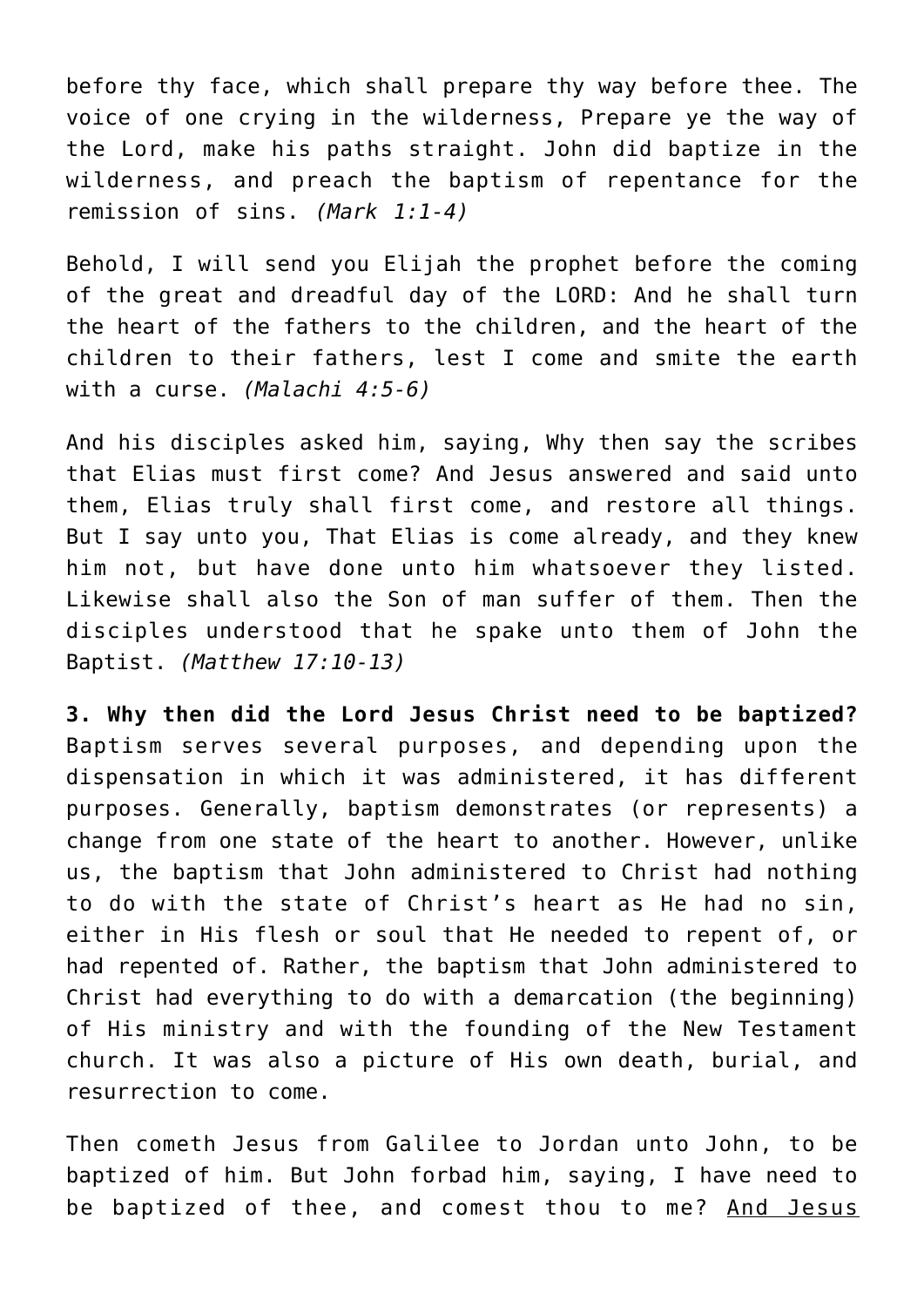answering said unto him, Suffer *it to be so* now: for thus it becometh us to fulfil all righteousness. Then he suffered him. And Jesus, when he was baptized, went up straightway out of the water: and, lo, the heavens were opened unto him, and he saw the Spirit of God descending like a dove, and lighting upon him: And lo a voice from heaven, saying, This is my beloved Son, in whom I am well pleased. *(Matthew 3:13-17)*

For even hereunto were ye called: because Christ also suffered for us, leaving us an example, that ye should follow his steps: Who did no sin, neither was guile found in his mouth: Who, when he was reviled, reviled not again; when he suffered, he threatened not; but committed *himself* to him that judgeth righteously: Who his own self bare our sins in his own body on the tree, that we, being dead to sins, should live unto righteousness: by whose stripes ye were healed. *(I Peter 2:21-24)*

The baptism of Christ at this point fulfills all righteousness in that it is not proper for the founder, head and one party to the covenant to require those in covenant with Him to subject themselves to an ordinance that He Himself was not subject to. Since baptism is an ordinance of the New Testament church, it stands to reason that Christ Himself was baptized at the beginning of His ministry.

Forasmuch then as the children are partakers of flesh and blood, he also himself likewise took part of the same; that through death he might destroy him that had the power of death, that is, the devil; And deliver them who through fear of death were all their lifetime subject to bondage. For verily he took not on *him the nature of* angels; but he took on *him* the seed of Abraham. Wherefore in all things it behoved him to be made like unto *his* brethren, that he might be a merciful and faithful high priest in things *pertaining* to God, to make reconciliation for the sins of the people. *(Hebrews 2:14-17)*